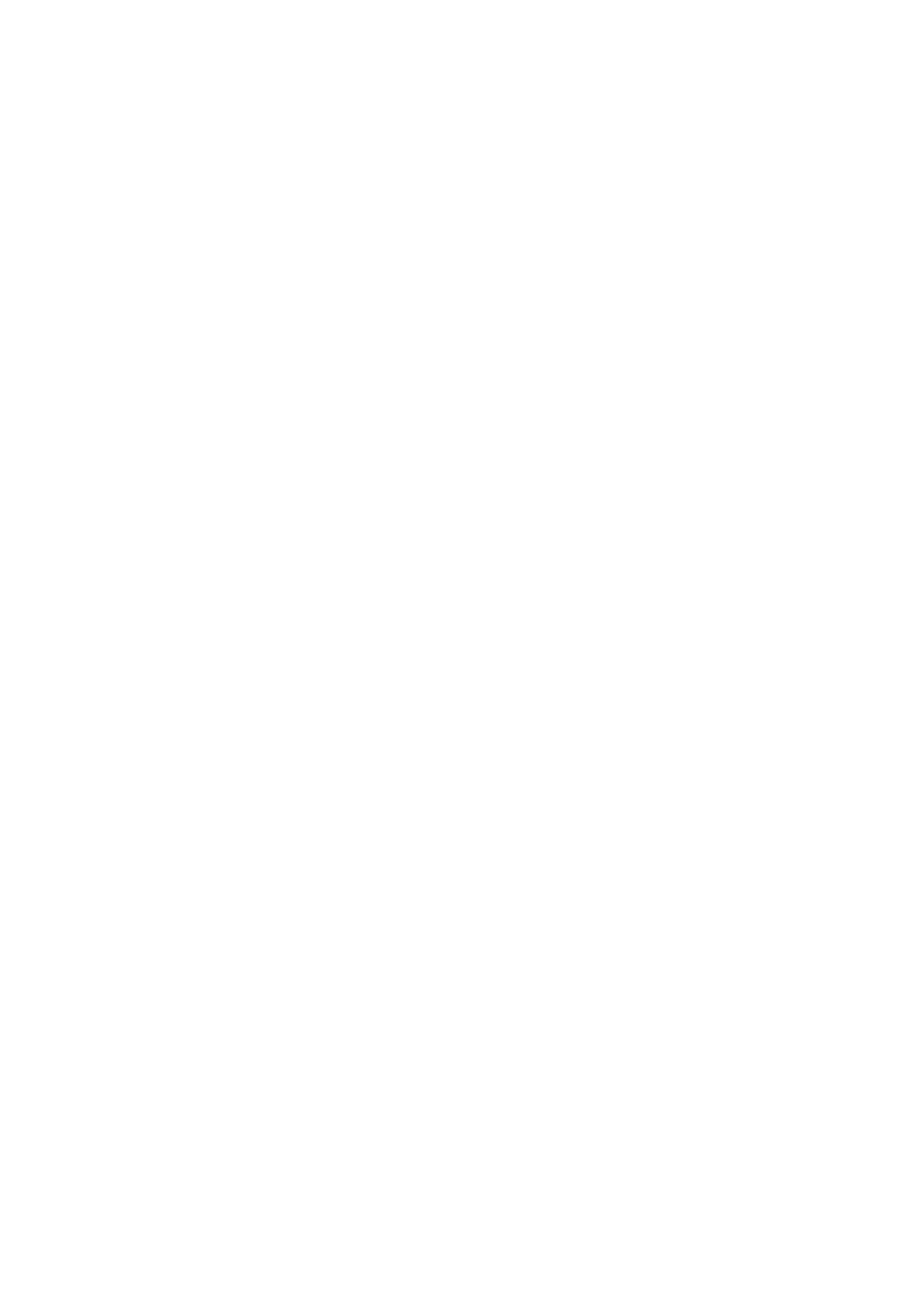Working Papers Series, shall be a permanent platform of discussion and comparison, experimentation and dissemination, promoting the achievement of methodological action-research goals.

\_\_\_\_\_\_\_\_\_\_\_\_\_\_\_\_\_\_\_\_\_\_\_\_\_\_\_\_\_\_\_\_\_\_\_\_\_\_\_\_\_\_\_\_\_\_\_\_\_\_\_\_\_\_\_

Working Papers Series, published in electronic open access with a peerreviewed process.

Manuscripts are accepted in several languages (English, French, Italian, Spanish)

#### *Editors*

Giuseppe D'Angelo, Emiliana Mangone (UNISA – Italy)

#### *Scientific Board*

Ines Amorin (UP – Portugal), Andrea Salvatore Barbieri (IRPPS-CNR – Italy), Andrea Bellantone (ICT – France)*,* Mohamed Benguerna (CREAD – Algeria), Paolo Buchignani (UNISTRADA – Italy), Bernard Callebat (ICT – France), Rosaria Caldarone (UNIPA – Italy), Calogero Caltagirone (LUMSA – Italy), John Chircop (UM – Malta), Angelo Cicatello (UNIPA – Italy), Folco Cimagalli (LUMSA – Italy), Ana Cristina Figueria (UAlg – Portugal), Mar Gallego (UHU – Spain), Carlo Gelosi (UNISTRADA – Italy), José Javier Martos Ramos (US - Spain), Lea Mattarella (ABA of Naples – Italy), Blanca Miedes (UHU – Spain), Flavia Monceri (UNIMOL – Italy), Tommaso Salvatori (ISIA – Italy), Lorenzo Scillitani (UNIMOL – Italy), Zulmira Santos (UP – Portugal)

#### *Editorial Board*

Mariarosaria Colucciello, Erminio Fonzo, Elvira Martini, Giuseppe Masullo, Emanuela Pece

*Editorial Manager*

Erminio Fonzo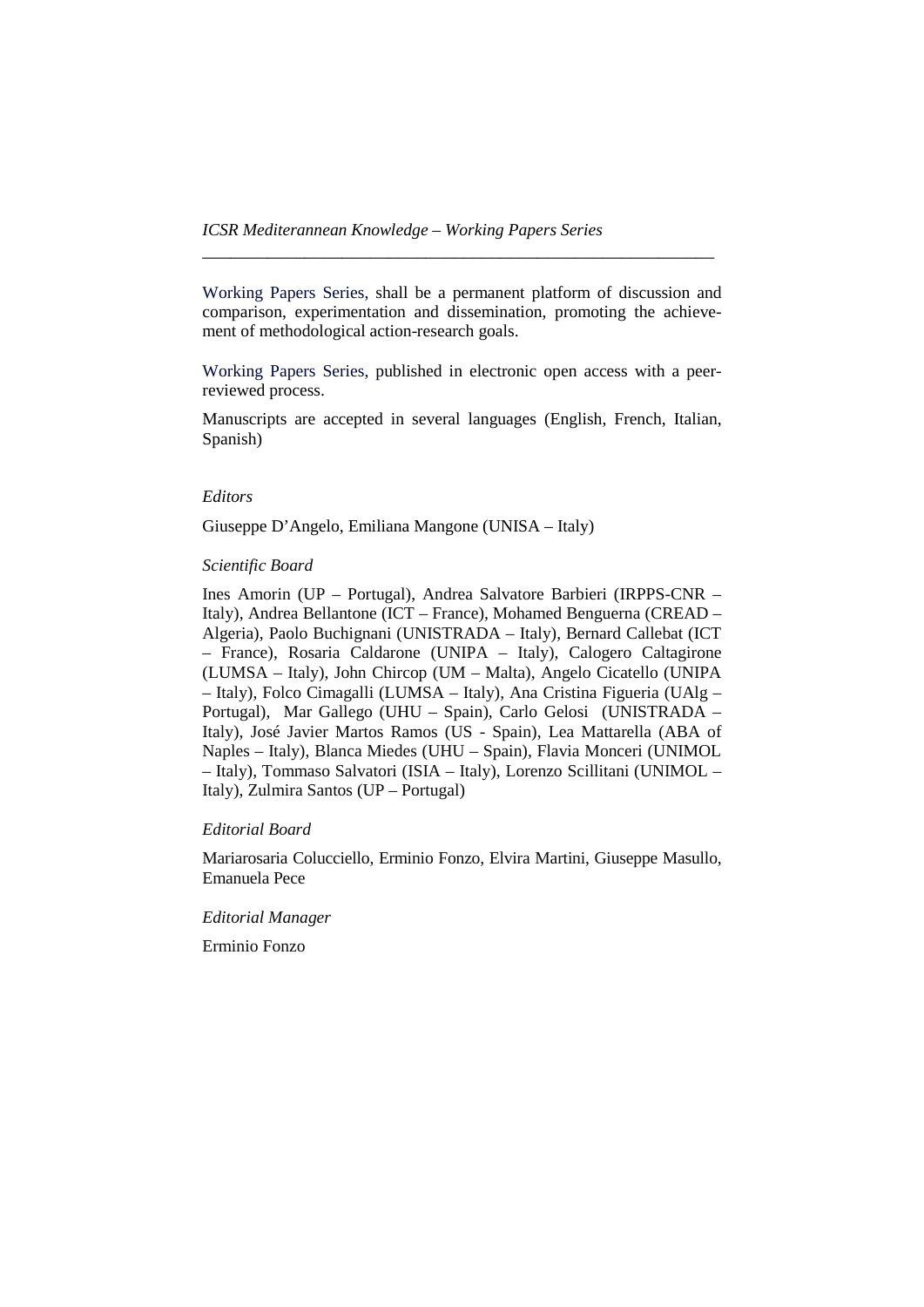The Working Papers Series is available on the website:

http://www.mediterraneanknowledge.org/publications/index.php/wps/issue/archive ISSN 2464-9538

How to cite this Working Paper:

Çaykent, Ö. & Atay, M. (2016). *Re-membering Borderless and Bordered Childhood in Cyprus : A Case Study on the Limits and Prospects of Oral Histories,* ICSR Mediterranean Knowledge – Working Papers Series, 4: 5- 27.

© ICSR Mediterranean Knowledge 2016 Via Giovanni Paolo II n. 132, 84084 Fisciano, Italy



Peer Reviewed contents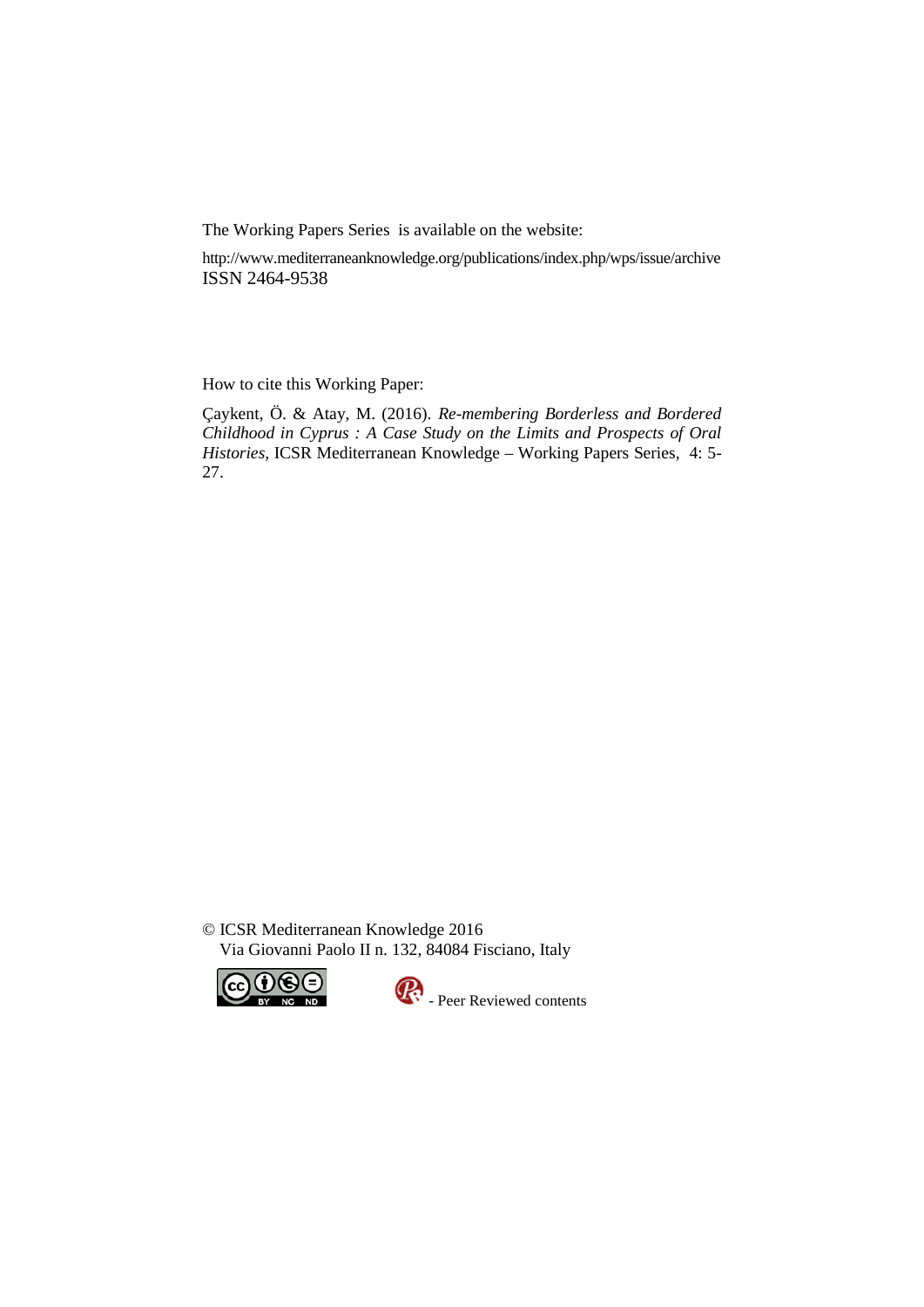## **Re-membering Borderless and Bordered Childhood in Cyprus : A Case Study on the Limits and Prospects of Oral Histories**

Özlem Çaykent<sup>1</sup> & Mesude Atay<sup>2</sup>

<sup>1</sup> Istanbul 29 Mayis University, Turkey [caykent@gmail.com](mailto:caykent@gmail.com)

> <sup>2</sup> Okan University, Turkey [amesude@gmail.com](mailto:amesude@gmail.com)

## **Abstract**

Over the last century, 'childhood' has become a major field of study as childhood is an important stage in the formation of individual identity, and adult narratives of childhood reveal interesting data on both personal experiences and public memories. These memories are important to be captured especially in societies where perceptions of difference change and borders emerge. This article explores the complex narratives of history and cultural construction of childhood in Cyprus from such a perspective. Our aim is to assess the narratives of the borderless to a bordered Cypriot society dwelling mostly on Turkish Cypriot informants whose childhood was in the 1930s to the 1970s.

**Keywords:** *Childhood, Cyprus, Nationalism, Oral history.*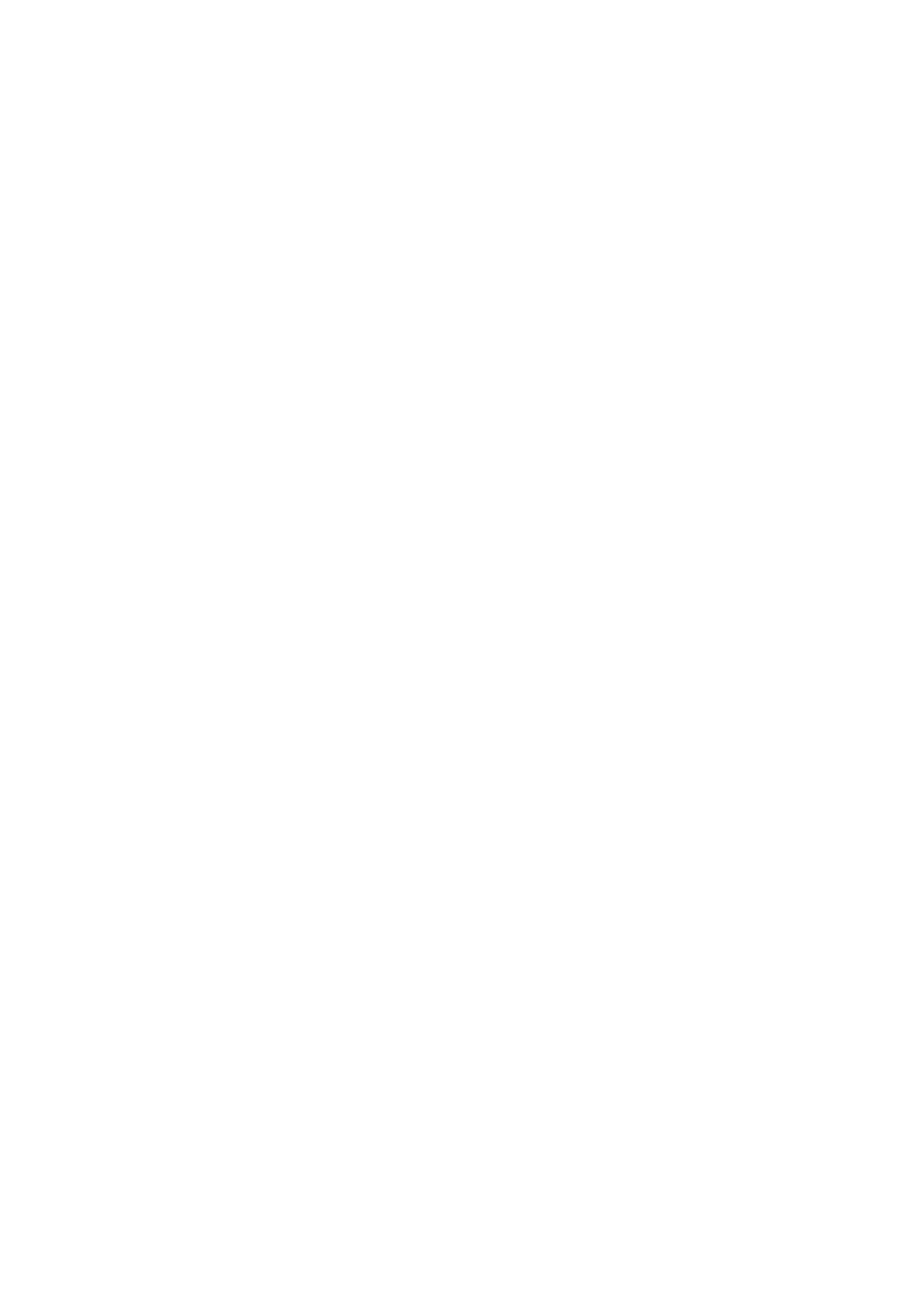## *Contents*

| 1. Introduction                                                                          | pag.          | 6  |
|------------------------------------------------------------------------------------------|---------------|----|
| 2. The Challenge of Writing a History of Cypriot<br><b>Childhood Experiences</b>         | $\rightarrow$ | 8  |
| 3. A Summary of Historical Developments for Con-<br>textualization of the Oral Histories | $\rightarrow$ | 11 |
| 4. Analyses of Data                                                                      | $\rightarrow$ | 15 |
| <b>5. Conclusive Remarks</b>                                                             | $\rightarrow$ | 24 |
| <b>References</b>                                                                        | $\rightarrow$ | 26 |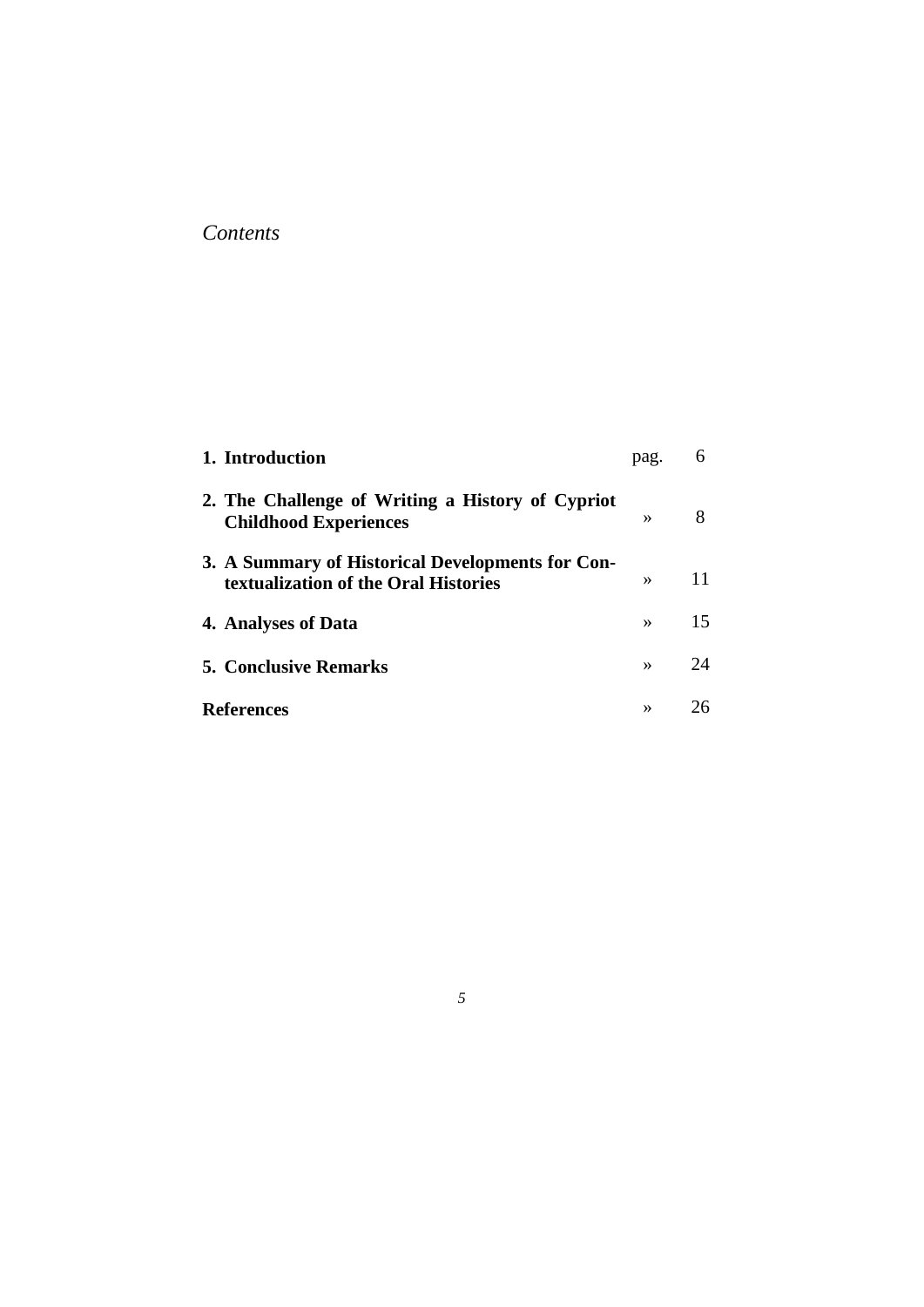## **1. Introduction**

Over the last century, childhood has become a complex and intricate concept and even a major field of study. It began as an alternative perspective, part of the attempt to study the 'non-central' groups ignored by traditional history and oral history. However, the genre now transcends the marginal niche and has become an important method for shedding light on the unknown grey and blacker areas of the past.

Not only is the concept of childhood ambivalent in terms of its extent, significance and nature, there is also a great 'ambiguity in relation to its content in widely different periods in history' and across geographical regions(Heywood, 2001, p. 32; Cunningham, 1991, 1995; Sommerville, 1982; James &Prout, 1990). One fact is certain: 'in most periods of the past there have emerged dominant modes of thinking about childhood. We can think of these as inventions of childhood, new ways of imagining the key features of childhood' (Cunningham, 1991). Consequently, it is important to understand childhood frameworks and stories in their social, geographic and cultural context and to take individual aspects and conditions into account.

This is a project to shed light some light on this rather unknown area based on oral history data. The study attempts to capture the non-written history of Cyprus, not in terms of 'undiscovered' chronology, but rather the experience of childhood during the last era of the British period, the 1930-70s. However, as we began to collect the childhood histories, question regarding the understanding of memory formation and social memory arose. Thus, we found ourselves demythifying the romantic/nostalgic gaze of childhood memories and wrestling with an understanding of the process of social memory. Thus, it is also deeply concerned with the development of the hegemonic discourses of the rising nation state(s) like Cyprus. That is, it will look at childhood memories to reveal the developing mind-sets of Turkish Cypriots growing up in the discursively and nationally divisive, but not yet spatially divided island of Cyprus.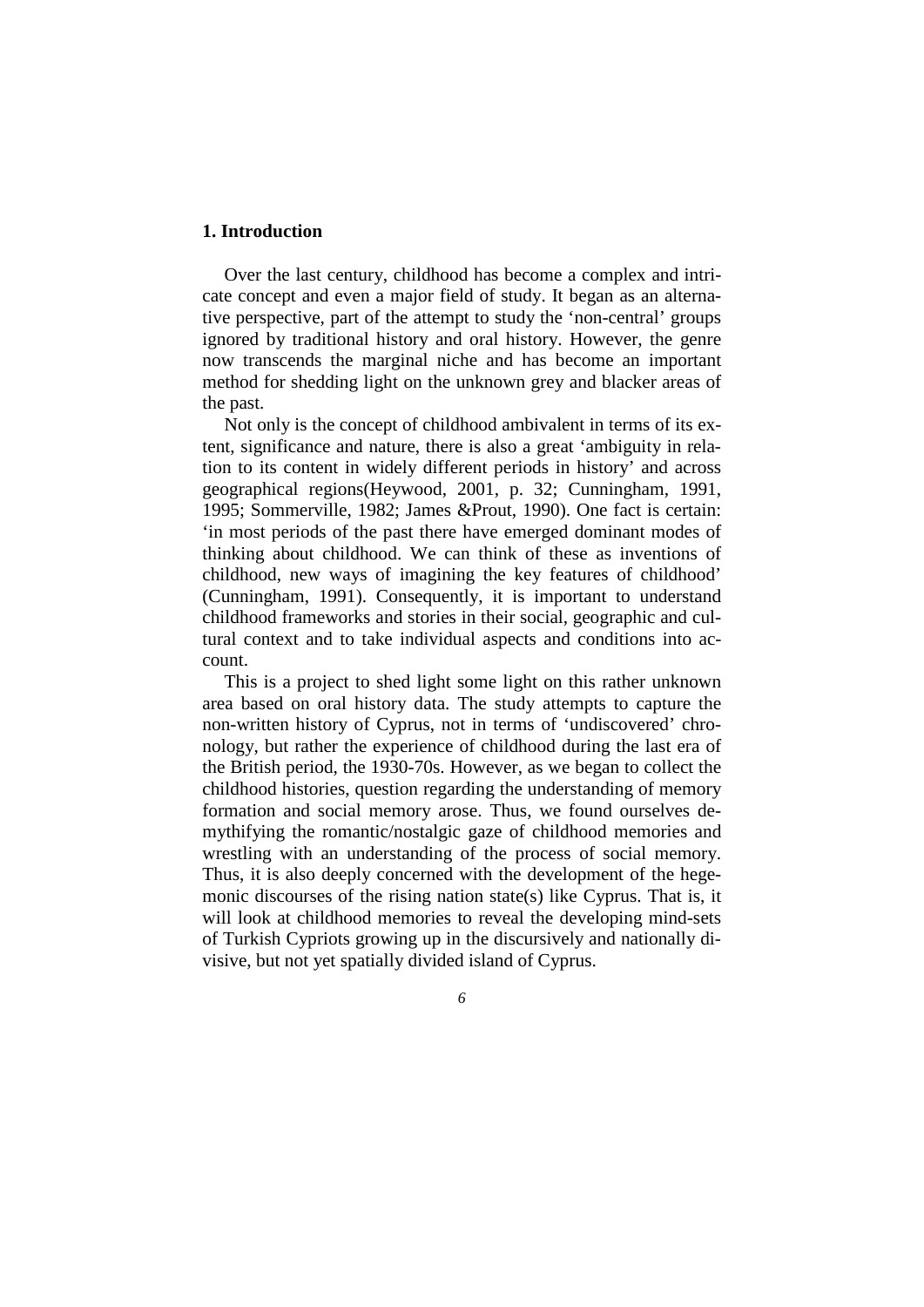Social learning, language, and social memory are important parts of this oral history project. Hamilton and Shopes (2008) point out, 'how oral history, as an established form for actively making memories, both reflect and shape collective or public memory'(p. viii). When recollecting a memory we are always caught between the past experience (or the shape in which we have last recollected that mem-ory) and the context of remembering (Bhabha, [1](#page-8-0)967, p. 67,  $x\ddot{a}$ ).<sup>1</sup> Oral history has often been described as 'uncovering unknown stories' or 'giving voice to the unheard, the secret' 'making it, in effect, a form of exposé or evidence where no other is available' (Hamilton and Shopes, 2008, p. viii). Furthermore, as it has the human mind as its main source, it has recently become intertwined with memory studies. The research aim is no longer to simply capture data by collecting people's memoires, but to understand why they remember and how they make sense or meaning of these recollections.

Oral history has often been described as 'uncovering unknown stories' or 'giving voice to the unheard, the secret' 'making it, in effect, a form of exposé or evidence where no other is available' (Hamilton and Shopes, 2008, p. viii). Furthermore, as it has the human mind as its main source, it has recently become intertwined with memory studies. The aim of research is no longer to simply capture data by collecting people's memoires, but to understand why they remember and how they make sense or meaning of these recollections. Michael Frisch states that oral history can emerge as 'a powerful tool for discovering, exploring, and evaluating the nature of the process of historical memory' – how people make sense of their past, how they connect individual experience and its social context, how the past becomes part of the present, and how people use it to interpret their lives and the world around them (Frisch, 1990, p. 188; Grele, 1991, Passerini, 1987).

A famous memory studies scholar Mieke Bal observes the connection between memory and history saying that 'Neither remnant, document, nor relic of the past, nor floating in a present cut off from

 $\overline{\phantom{a}}$ 

<span id="page-8-0"></span> $1$  Bhabha calls this process of remembering in nation formation/construction as 're-membering'.

*<sup>7</sup>*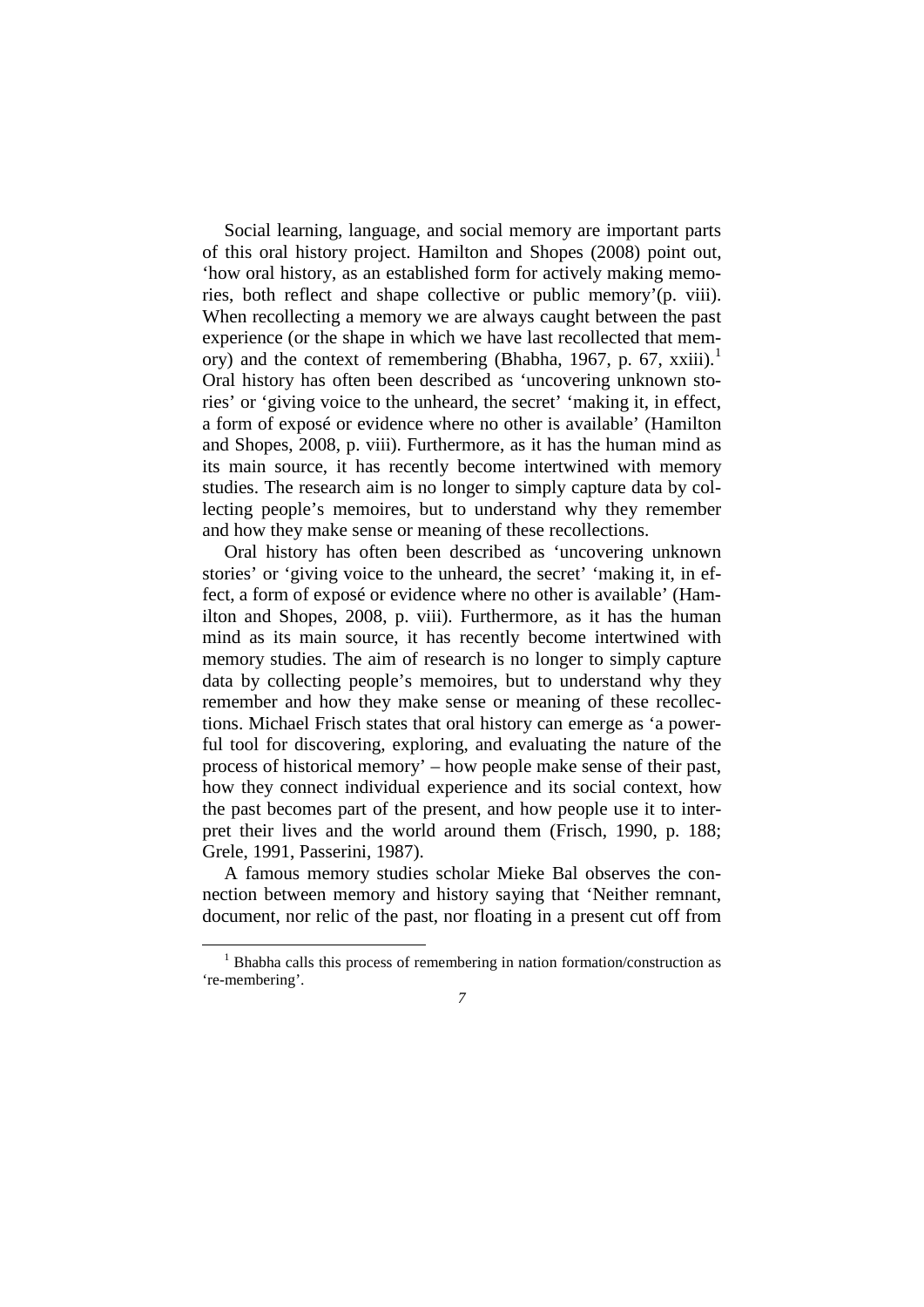the past, cultural memory, for better or worse, binds the past to the present and future.' From this perspective, memories give an insight into the past, even as they are shaped by the present. There is a great deal of recent literature that 'illustrate[s] how memory serves many purposes, between conscious recall and un-reflected re-emergence, between nostalgic longing for what is lost to polemical use of the past to reshape the present' (Bal, 1999) In other words, individual and public memory, as complicated as they are, have an active role in linking the past to the present.

## **2. The Challenge of Writing a History of Cypriot Childhood Experiences**

Social memory is certainly very important in shaping perceptions of history and vice versa; basically there is a reciprocal relationship between them. However, this reciprocity is a complex process with many actors in it. In places where the nation-state mentality is still a constituent, such as in the Eastern Mediterranean and especially in Cyprus, this reciprocity is still very dominant. It is this process of binding that we explore in this paper. Many of us who engage in oral history in Turkish Cypriot society, have observed that memory and history are inextricably entangled. Not only is it very interesting to ponder upon memory, how memory is formed and re-memorised each time it is re-called, but also how our memories are shaped by socially learned memories.

An analysis of Cypriot childhood experiences and political/national identities inevitably involves social learning, language, and social memory. Sadly, Cyprus is very rich in recent political turmoil and in these circumstances, childhood memories seem to undergo vivid alterations. They are filtered through public memory and political discourses that give them new contexts of understanding. These new understandings of personal experiences then contribute to the national discourses, creating a circular reasoning/construction. In other words, when recollecting a memory we are always caught be-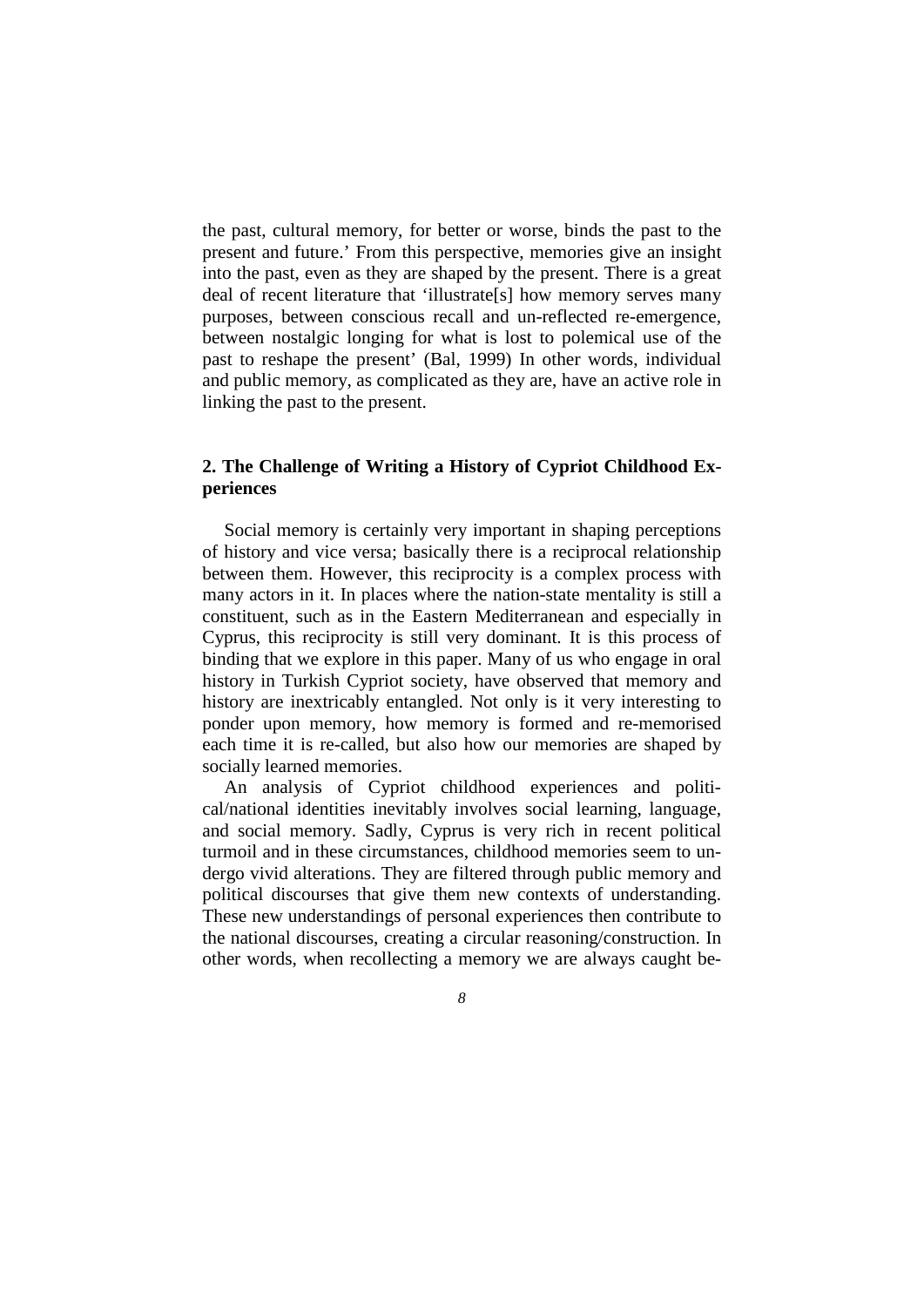tween the past experience and the context of remembering, and by speaking or writing our memoires, we are contributing to and acknowledging the public memory. In fact, this personal aspect of history makes oral history studies priceless. As a result, childhood experiences and narratives are an important aspect of the recent 'nation(s) building processes' of Cyprus. This study will examine the complex ways of in which childhood memories are shaped by personal experiences, education, political discourses, place of residence and socio-economic developments. Thus, to analyse the various levels of oral history narratives of childhood multi-formation of national identity, socio-political developments and personal experiences need to be taken into account at the same time.

Nations and nationalisms are not simply defined by physical borders. At the same time, boundaries and borders are not only more or less distant political margins; they surround us and have a great influence on our daily practice and on our mind-sets. They are not only lines between spatial entities; they can delineate processes of education, politics, economy and governance and distinct national symbolisms (Paasi, 2007, p. 160). The boundaries that define our identities and geographical regions are formed by spatial and historical processes, and these processes have a powerful effect on our minds as we grow up. Malcolm Anderson (1996) notes in his book *Frontiers* that:

Contemporary frontiers are not simply lines on maps, the unproblematic givens of political life, where one jurisdiction or political authority ends and another begins; they are central to understanding political life, power relations and cultural limitations. Examining the justifications of frontiers raises crucial, often dramatic, questions concerning citizenship, identity, political loyalty, exclusion, inclusion and of the ends of the state (p. 1).

History education is certainly a significant feature in the formation of modern state nationalisms, especially a nation-state (Papadakis, 1998). This is accomplished by constructing a new social memory and building social cohesion by creating a political culture and a sense of citizenship and belonging. History is also an instrument for commemorating the sufferings of the nation and justifying the politi-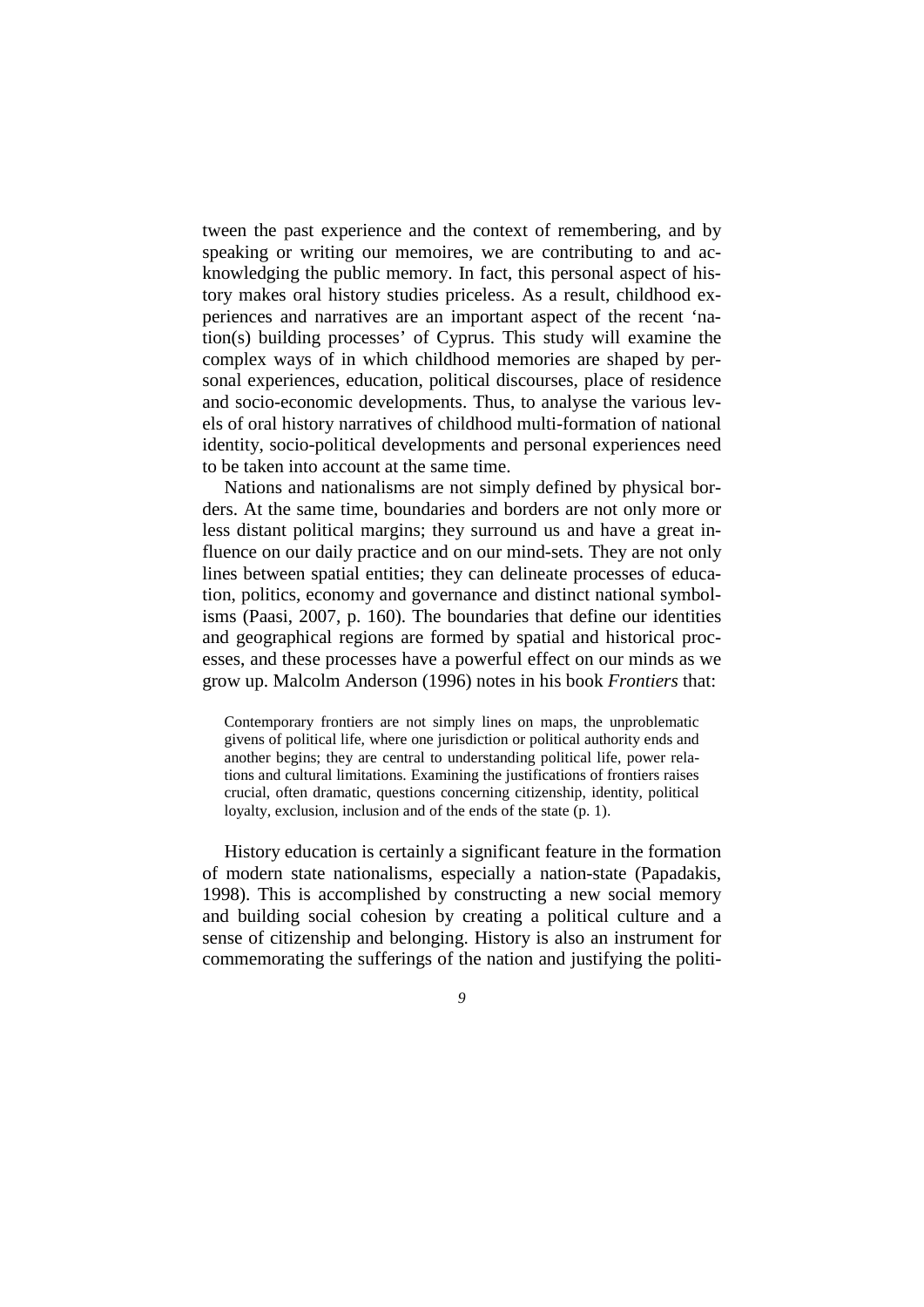cal aims of various groups, this is particularly common in divided societies. In such a narrative, the sufferings of the 'others' are ignored, any type of social and cultural similarities and interactions between groups is denied and the historical presence of the other is questioned, while the self is praised (Papadakis, 2008, p. 6-7). At the same time, an organic bond is constructed between the nation and the territory, which is usually gendered as female (Bryant, 2002). This perspective is closely related to the construction of the feeling of belonging as the only conceivable legitimate discourse. Rights, liberties and even justice become restricted to one community and any internal or external act can be justified on the grounds of self-defence. Anastasiou (2002) remarks that the two main ethnic communities in Cyprus have a cycle of a miscommunication based on the development of nationalism emerging during the colonial period. Competing nationalisms have since then informed the structure, culture, psychology, communication processes and anthropology of the society.

Although the island is now engaged in a bi-communal and binational discourse and spatially divided into separate states for two ethnic groups, namely the Turkish and Greek Cypriots, historically the island bears the imprint of many different societies and nations. At the centre of the Eastern Mediterranean trade routes, the island carries the cultural heritage, whether material or not, of all those who passed through: Egyptians, Hittites, Phoenicians, Assyrians, Persians, Romans, Byzantines, Arabs, Lusignans, Venetians, Ottomans and British. However, since the rise of nation states, the history of Cyprus has become the history of two nations: Turkish and Greek Cypriots. Another important factor in the creation of inter-communal tensions is that Cyprus was for a short period of time, a British Crown colony; this led to some modernisation in the economy, state and jurisdiction, but also prompted each of the major groups, Greek and Turkish Cypriots and the British government, to otherise the remaining two. (Polis, 1973)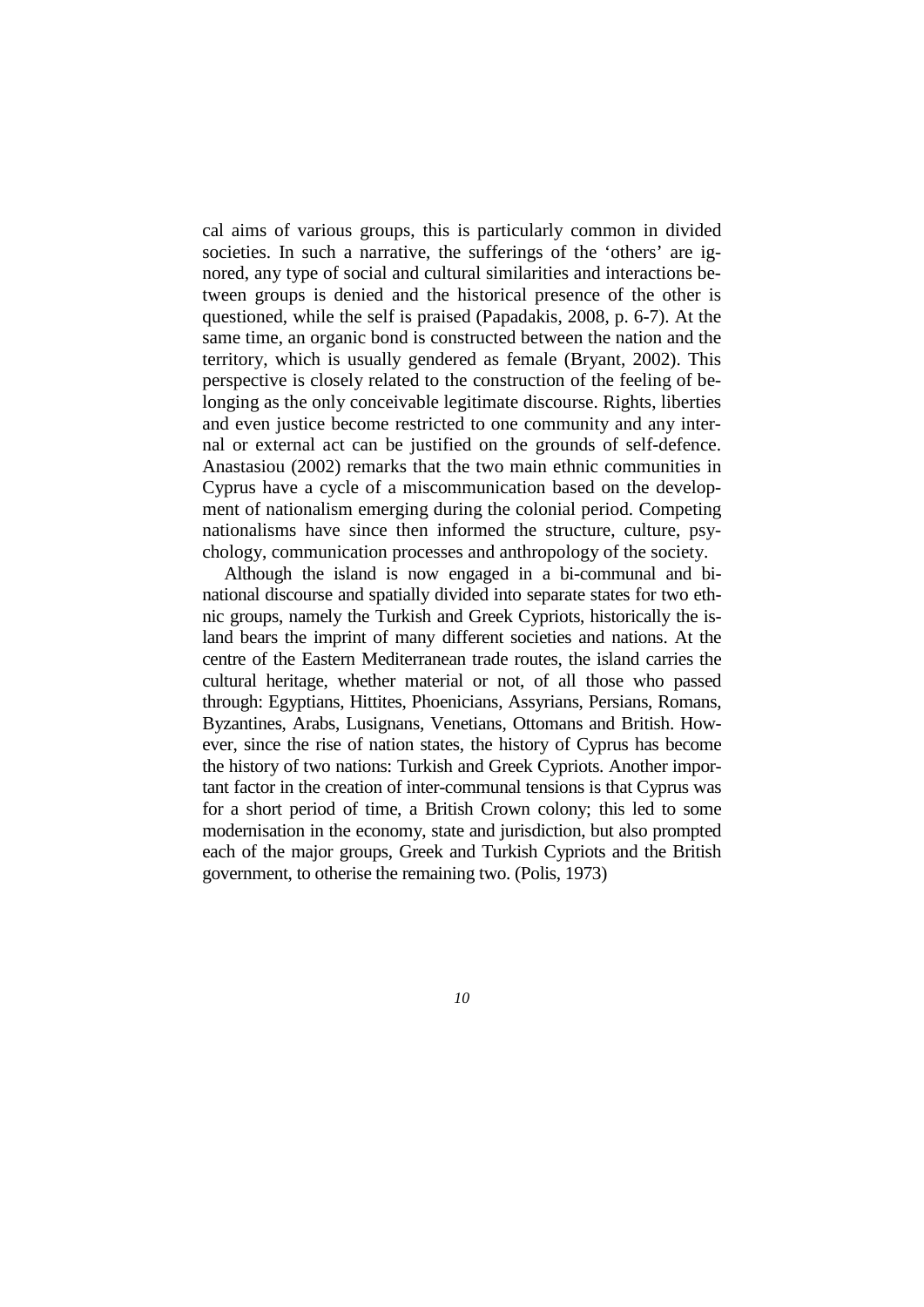## **3. A Summary of Historical Developments for Contextualization of the Oral Histories**

In this study, there are a couple of very obvious examples that reveal the complex ways in which memory is shaped. Cyprus is very rich in recent political problems, and thus memories seem to have undergone vivid alterations. Here, learned memories emerged especially in relation to political liberation/victimisation narratives and traditional versus modern discussions. The memories that seemed to be recalled most easily were those that have found synchronic verifications with contemporary political and modern discourses of conflict, unrest and war on the island. Another typical example is the typical modernity discourse of the past as a time of poverty and deprivation compared to modern abundance and richness. However, interestingly, these memories are more vivid, personalised and encompassed by 'self-victimisation' narratives among the educated members of the society and those who have left their homes for a 'better life' and moved to Britain/Turkey or big cities.

To make sense of theoretical points in this study, it is necessary to understand the historical developments on the island. Given the ages of our informants, Cyprus had not yet been divided. Thus, some of our informants spent their childhoods within the territory known now as Southern Cyprus or Republic of Cyprus. *Mahalles*, or street divisions between communities were usually the norm in mixed cities and villages. Another important difference was certainly demographic numbers. As it is the case in all ethnically divided conflict areas, it is difficult to give exact population numbers. However, still one can certainly remark that between 1881 and 1953 there was a clear demographic upward curve; Taeuber (1955) points that the population was 186,000 in 1881 and had increased to 510,000 by the end of 1953 (p. 9). According to the 1960 census, the population of Cyprus was then about half a million. There were several communities such as Greek Cypriots, Turkish Cypriots, Armenians, Maronites and other foreigners on the island (Solsten, 1991, p. 54-8). In 1953, the biggest city in Cyprus was Nicosia, with a population of 40,500.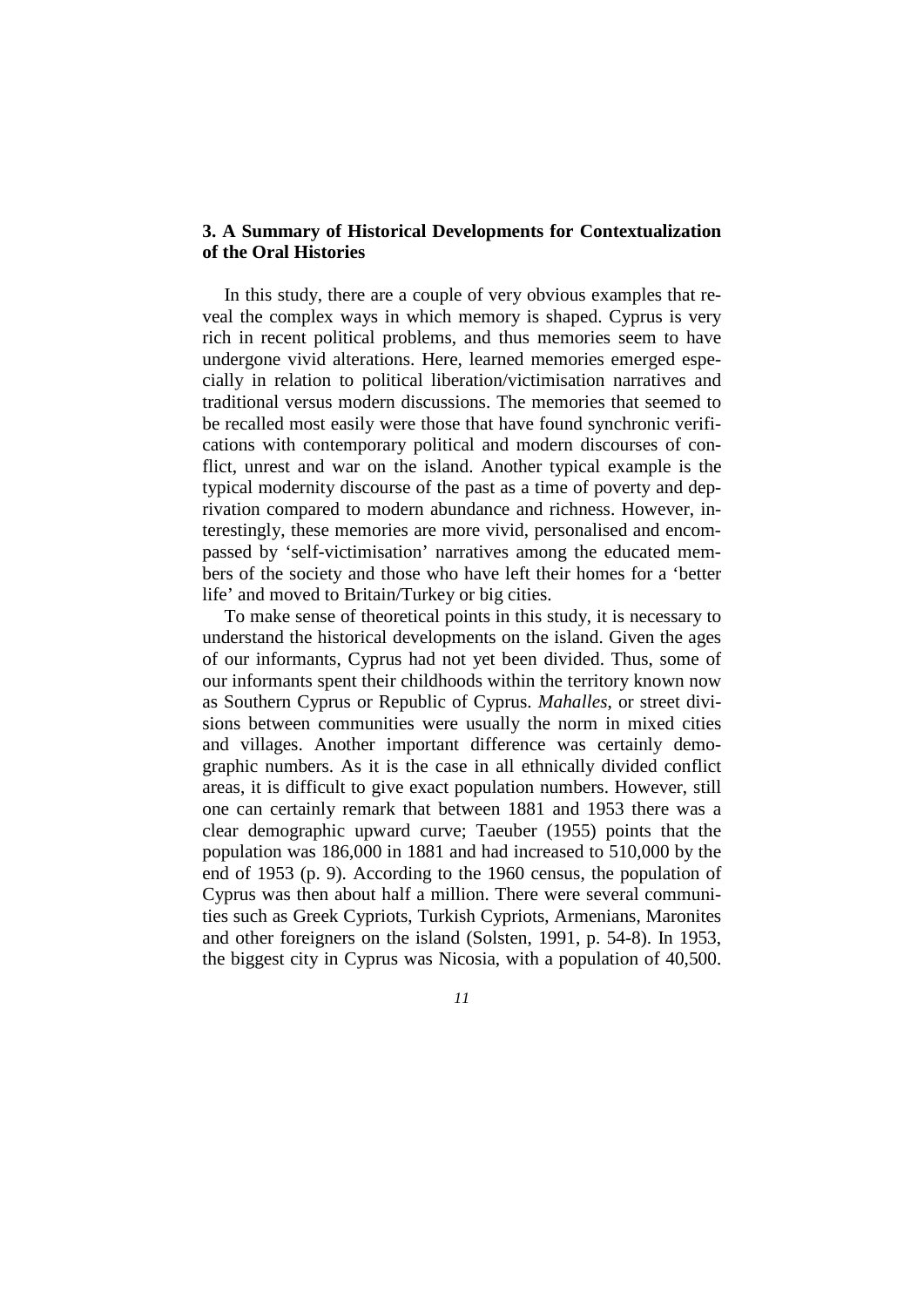At that time, all the towns apart from the capital, Lefkosa (Nicosia), were called villages. The largest were Limasol, Mağusa (Famagusta), Larnaka, Baf (Paphos), and Girne (Kyrenia). Most of these big towns/villages are located by the coast or very close to the coast (Rüstem, 1961, p.7). In terms of occupations, the population was certainly agrarian. According to Rüstem (1961) in 1955 7,000 worked in mining, 20,000 worked in construction, 263,000 worked in sectors such as trade, transportation, and public administration and 263,000 were employed in other sectors.

As most of our informants were born between 1920 and 1960, the conditions on the island during this period are relevant to our study. After approximately 300 years of Ottoman rule, Cyprus was leased to the British Empire in 1878 when the Ottomans entered into alliance with the British Empire against the increasing threat of Russia. When the Ottoman Empire joined the Central Powers to form the Triple Alliance and signed the Turco-German Alliance, Britain unilaterally declared Cyprus a British Colony and this status was subsequently recognised by Turkey and Greece in the Lausanne Treaty in 1925. In terms of social and intellectual movements such as modernization and nationalism Cyprus was in the footsteps of Mediterranean mainland. For all these reasons, during the early part of the twentieth century, perceptions of differences between the two largest communities started to crystallise.

The division of the two communities on the basis of their ethnic origins by British colonial rule, and the colonial politics of "divide and rule" that established the alliance of the Turkish community with Britain against the Greeks, increased tensions and potential conflict situations between the two communities (Pollis, 1973; Kızılyürek, 2002, p. 215). An important difference between the British and Ottoman rule was the secularisation of the education system in both communities, which was facilitated by teachers sent from Greece and Turkey. The narrative of Hafız Cemal is a remarkable example of this process. While mentioning the journalistic activities of both of the communities between 1902-07 Hafız Cemal highlights the nationalistic fervour: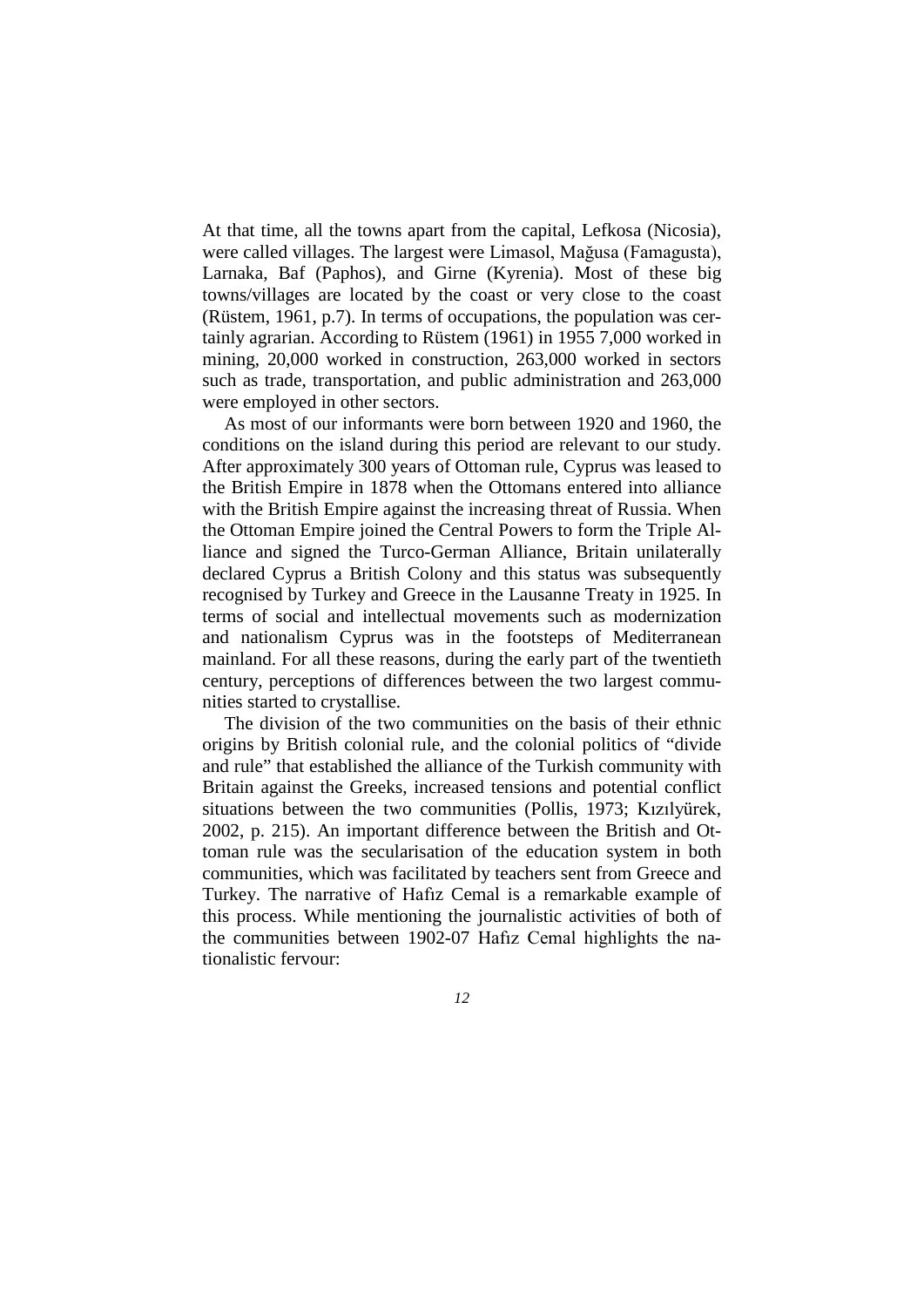Against fourteen regular and perfectly functioning newspapers and presses of the Greeks we only had two Turkish newspapers. Back then, they were all published by Greek publishing houses as the Turks did not have the type settings and machines. I know that press is development of the spirit and minds, a guide to happiness. I know that most of our people are ignorant and in dark! Many Greeks write lies on papers and increasingly manipulate our community towards the realization of Greek aims. On the other hand, they keep doing "Ellinosis" (Greek nationalism) and on the other hand they feel close to the British; and as a result the feelings of great Ottomans lose their influence in the community day by day (Fevzioğlu, 2004, p. 14).

It is possible to argue that to understand Cypriot history and 'The Cyprus Issue', it is necessary to understand Cypriot nationalisms. The Cypriot society is composed of competing nationalisms which inform the structure, culture, psychology, communication processes and anthropology of the society. The recent history of the island is characterised by uprisings against British colonial rule followed by rising nationalist clashes between the two communities. The project of Greek Cypriot nationalism was based on a union of Cyprus and Greece (Enosis); Turkish Cypriot nationalism was based on ethnic separation and partition of the Island.

As World War II unfold, the demands for independence increased and the idea of Enosis (unification with the mainland Greece) became increasingly popular among the Greek Cypriots. This idea was also influential in igniting unrest both against the colonial government and within the community; it lead to divisiveness, violence, uprisings, armed conflict. This situation created anxiety among the Turkish Cypriots and led to conflict with the Greeks who were imposing on them a minority status. The uprising in October 1931 was one of the peak points of the tension building during those years. The Great Depression, which had started in New York in October 1929, had expanded to the world when, at the local level, Greek Cypriots rebelled against the colonial government with demands of Enosis. In response, the colonial government increased its control on both communities (Asmussen, 2006). Such control was visible even in so-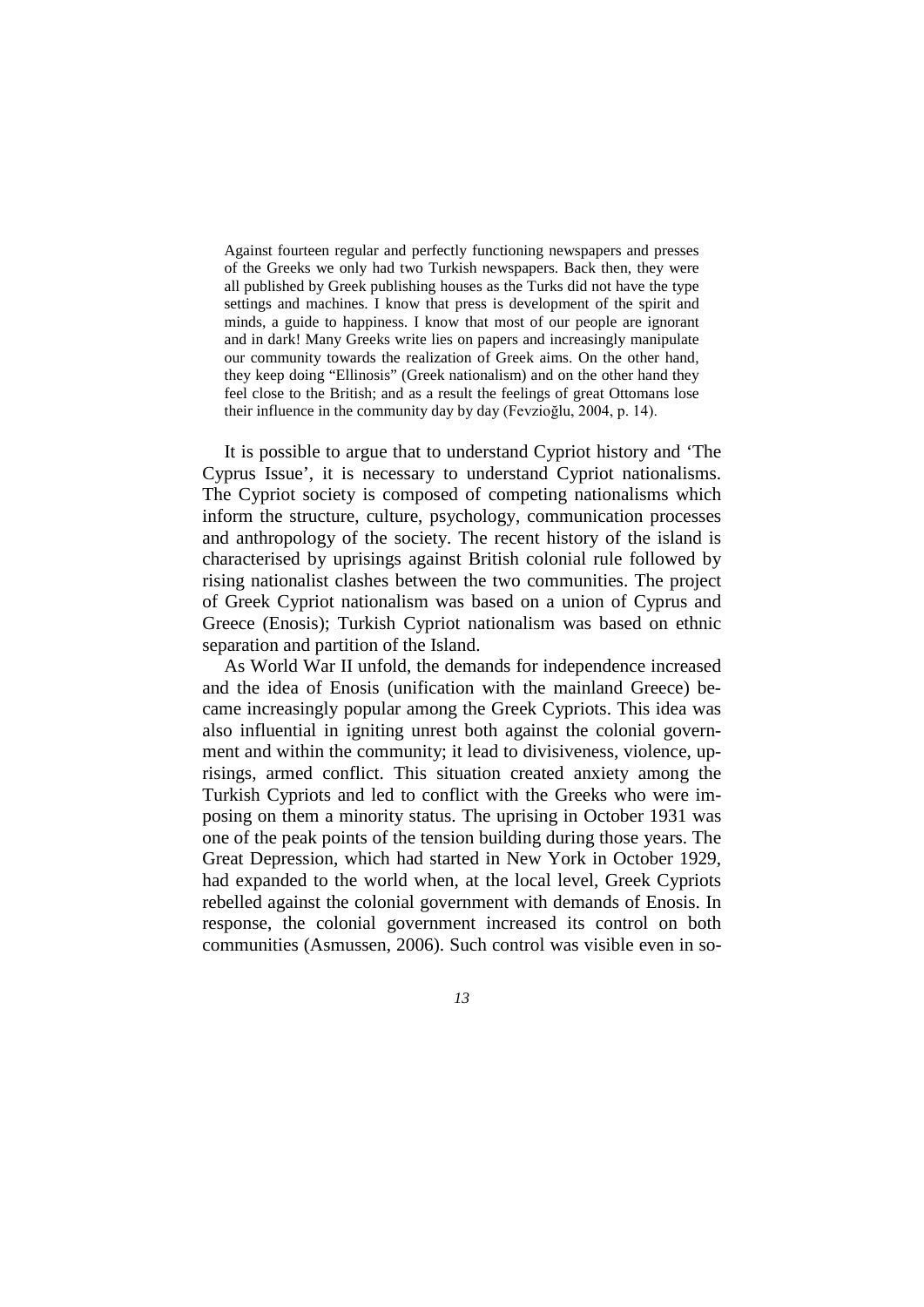cial gatherings like weddings which were monitored and their duration were limited.

Turkish nationalism developed greatly in the 1950s and 1960s against the backdrop of a flourishing Greek nationalism. In the 50s the Greek Cypriots had increased their political actions against the British rule. EOKA demanding self government and union with mainland Greece founded a guerrilla movement going into armed conflict against the British government. Finally, Cyprus acquired its independence from Britain on 16 August 1960. The treaties of Zurich and London, signed on 19 February 1959, established the guarantor status of Turkey, Greece and England. The Republic of Cyprus established in 1960 was a unitary bilingual state with two founding communities. Archbishop Makarios III became the first President and Fazıl Küçük acted as the Vice-President. Yet, this did not mean that the problems ceased in Cyprus. Conflict between the two communities reached a state of war.

In the years following the ethnic division of the island, the problems and the ethnic nationalist politics of the two communities increased and became chronic issues that remain unresolved today. As Makarios suggests, "the treaties created a state not a nation." Kızılyürek (2002) suggests that this situation would not have been the choice of the Cypriot people; it was the decision of the states that gained the guarantor status with the declaration of the Republic (p. 103). He also adds that the leaders of two communities signed this treaty because they felt forced to do so (Kızılyürek, 2005). He further emphasises that the idea of independence never appealed to the Cypriots, as it was neither Enosis nor partition, and thus, no effort has been made to sustain the Republic. (Kızılyürek, 2002) In summary, the establishment of the Republic did not result neither in Turkish Cypriot nationalists abandoning their ideal of partition of the Island, nor in Greek Cypriot nationalists abandoning the ideal of Enosis (Calotychos, 1998, p. 7). Inter-communal armed conflict of EOKA and TMT led to the de facto division of Island under the UN supervision. Violence that started in 1955 steadily increased, especially 1963 and 1974, resulting in Turkish Cypriots living in ghettos in fear of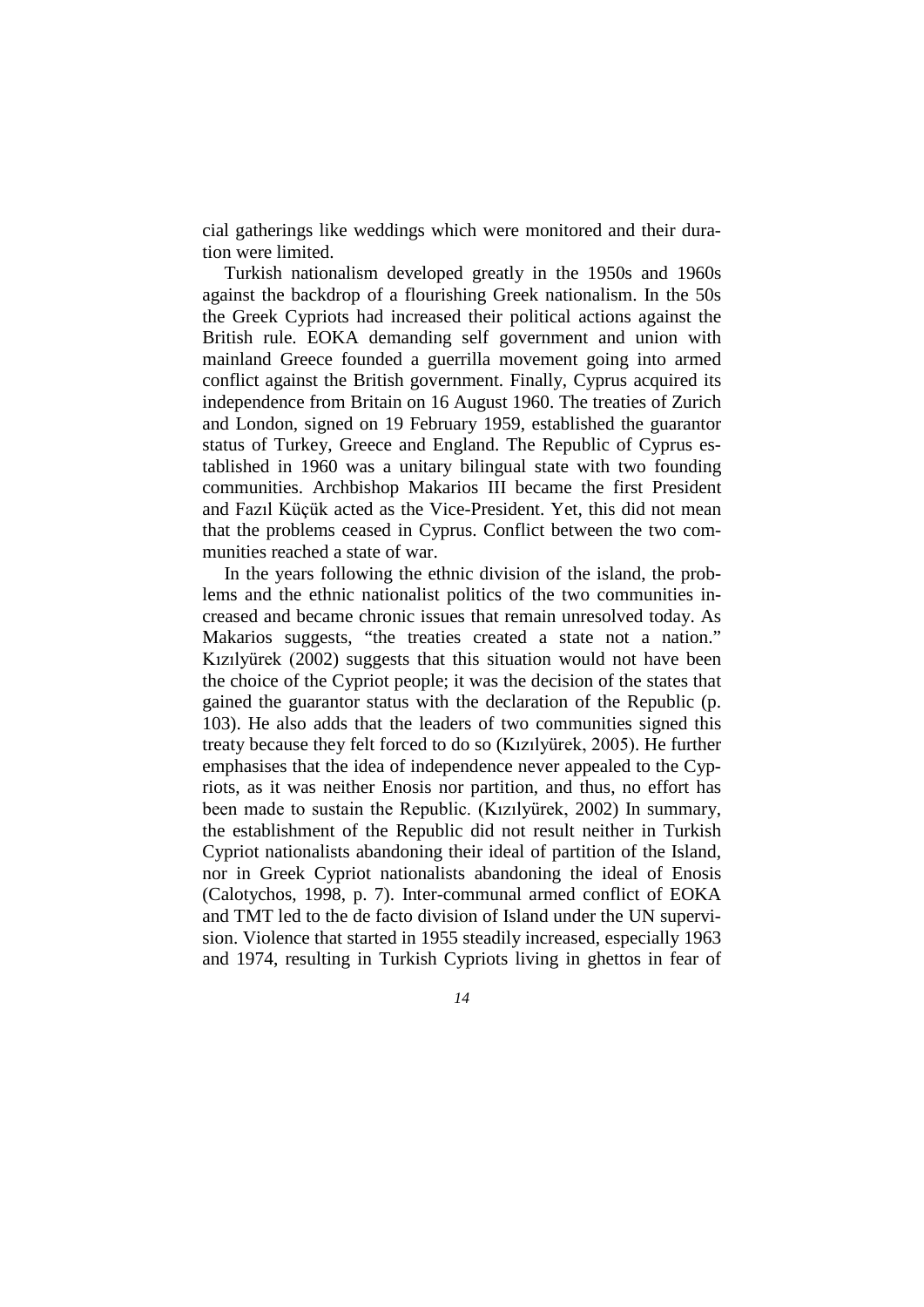their life. Eventually these led to Turkey's intervention as a guarantor state in 1974 following the coup d'état against President Makarios and ensuing de facto separate states divided by a Green Line, composed of two ethnically homogenous populations. Following these segregations and divisions, the majority of the Greeks who had been living in the north – except the ones living in the Rizokarpaso – had to migrate to south, while the majority of the Turkish Cypriots living in the south had to migrate to the north. Although the statistical figures are debated, the following numbers illustrate the severity of the issue for a small island like Cyprus: between 120,000 and 200,000 Greek Cypriots and between 50,000 and 60,000 Turkish Cypriots were forced to migrate and lost their land or property forever (Calotychos, 1998, p. 8). The memories of forced migrations on both sides have set the tone for the public memory of the Island. Additionally, Jewish, Armenian and Maronite communities, which were relatively small but had centuries of history on the island, were forced to immigrate to the south and adopt minority or Greek identities. Although these two types of nationalism have evolved to some degree since the division of the island, they still exist (Demetriou, 2007; Bryant, 2005).

## **4. Analyses of Data**

Significantly, when the participants were asked about the first socio-political event they remembered, the answers, in order of frequency, were Greek Cypriot attacks, waiting at the outskirts of the village to protect themselves, national holiday celebrations (mostly Turkish Republican national days), and the Queen's Birthday celebrations at school. This demonstrates how strongly, later political narratives and social memory have influenced personal memories and foregrounded these experiences. The answers are so similar it is as if they had been memorised.

Fairs during holidays, feasts, weddings (as mentioned earlier), and wrestling contests were also among the events most frequently re-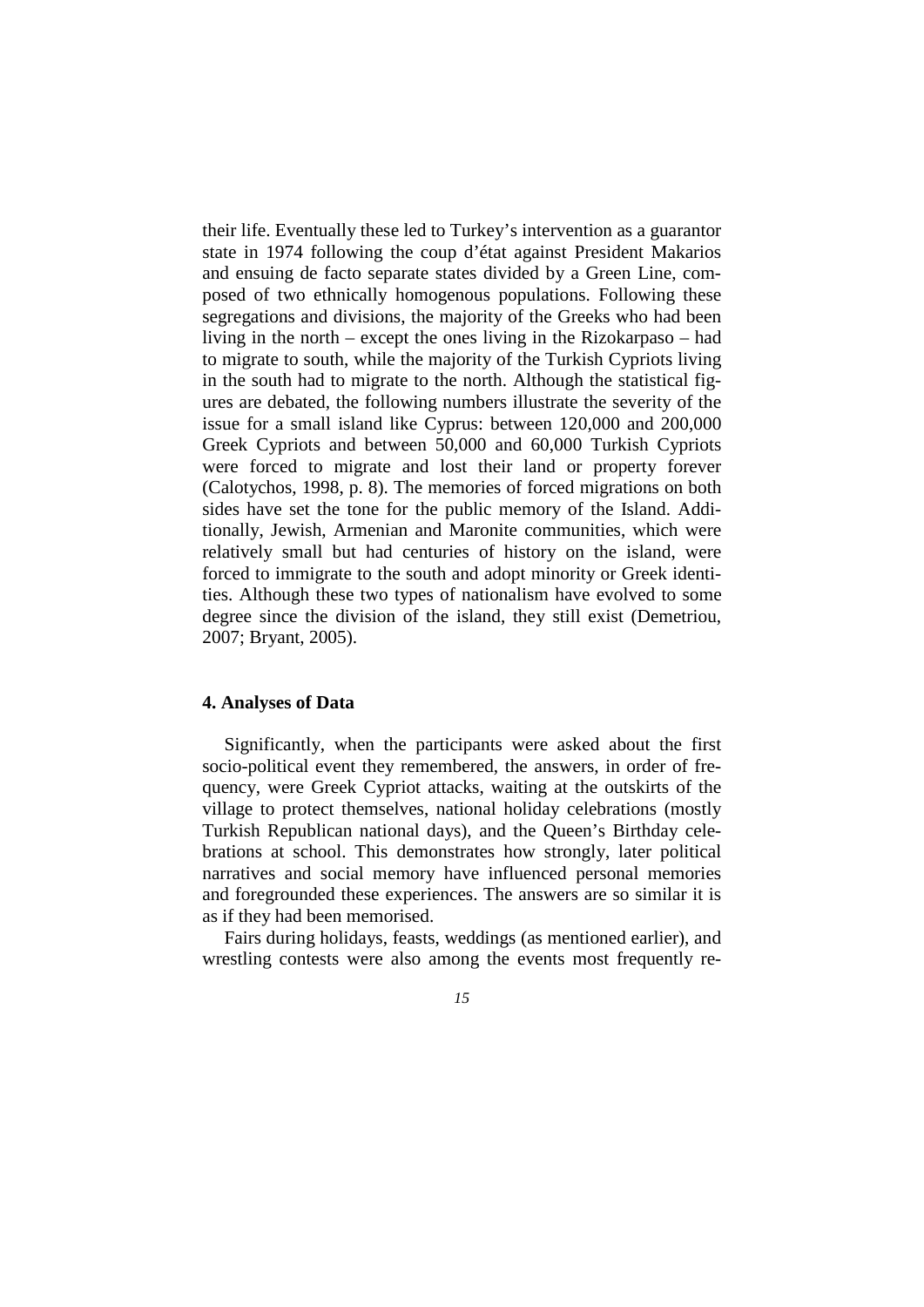ferred to in childhood memories related to society and community in Cyprus.

For Ferit Doğramacıoğlu, born in 1947, as for many of our informants, memories of past holidays are a significant part of his remembrances of his childhood. Below, he focuses on a specific wrestling story, which he tells with great delight, in relation to his escape from the South in 1974.

I would go to watch wrestling contests. I had an uncle-in-law, a short guy but whose biceps resembled to those of wrestlers. I had an uncle, a tall guy, who was actually a wrestler. One day these two were wrestling. My uncle made a move in the harvest field. Our uncle-in-law was suddenly flared up. He ripped his shirt off and threw it on the bundles. Then he made his own move. The wrestler uncle, who called himself Hüseyin the Brute and who was coming from Fasula (a place in Southern Cyprus), fled from the other end of the field when he saw the biceps of our uncle-in-law (laughing). All the people burst into laughter. They forcibly brought back Hüseyin the Brute and this time the uncle-in-law fled. He said to Hüseyin, you call yourself a wrestler and I liken myself to a donkey (laughing). How am I supposed to wrestle with this bear? Spectators again started to laugh out loud. Back then I was fourteen or fifteen years old, I remember very well that my uncle-in-law said to me, while fleeing, that he was going home because otherwise that rascal is going to kill him (Ferit Doğramacıoğlu, born 1947, Susuz Village, personal communication, July 6, 2009).

Social conflict, war and political organisations were another set of most enduring memories of the past political events. In addition to these, those who were born in the 1920s and in the early 1930s had reminiscences of Atatürk, Kemalist revolutions, and national holidays.

A close contact was established through newspapers and through teachers, who either came from or received their education in Turkey (Altan, 1997; Fedai, 2005). Although Cyprus was outside the Turkish national borders defined by the Lausanne Treaty and the National Struggle, Turkish Cypriots, in some instances, outpaced their counterparts in Anatolia in adopting and implementing Kemalist Revolutions. Turkish Cypriots were following the revolutionary resolutions of the Turkish National Assembly closely. In the second half of the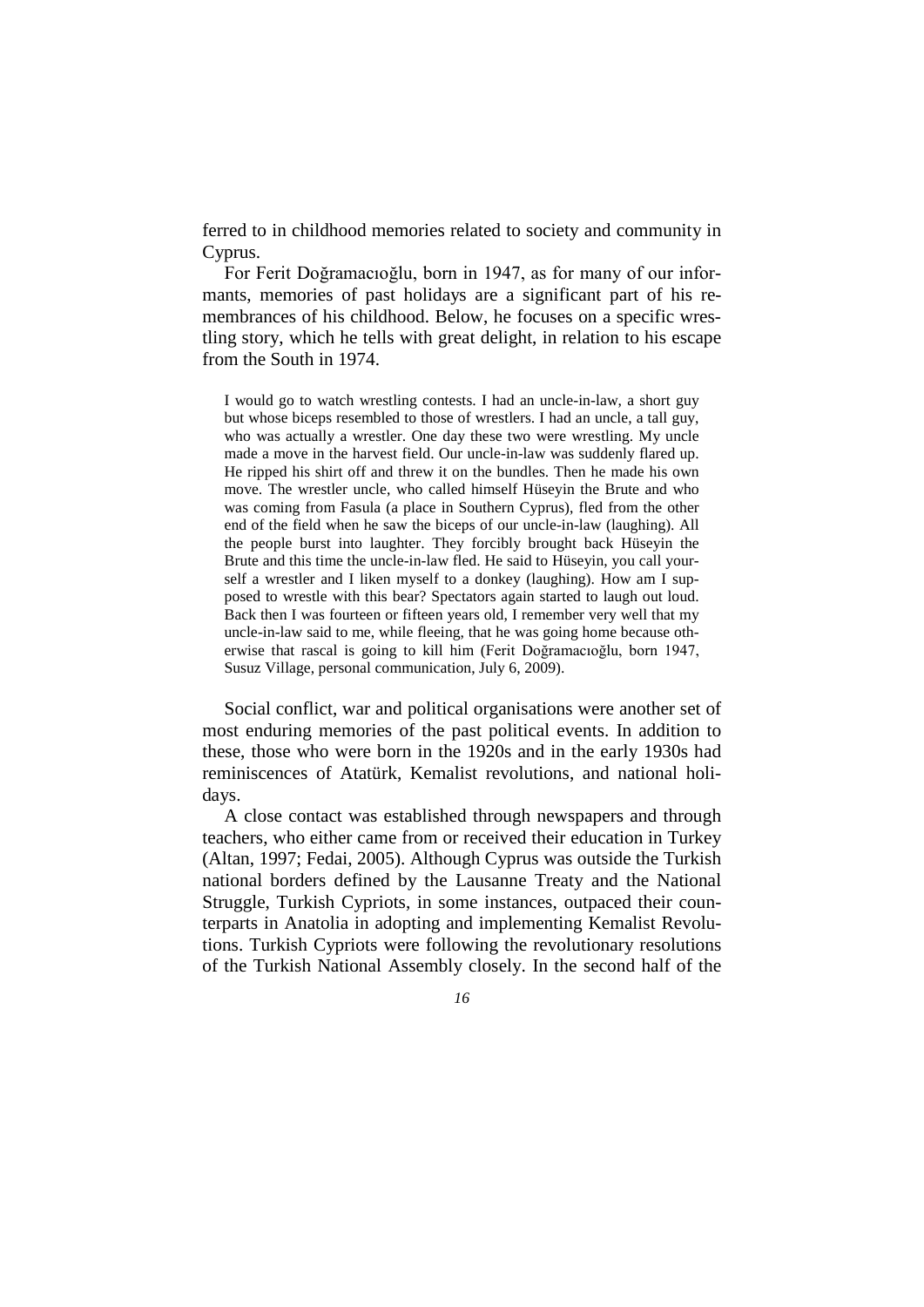1920s and during the 1930s, newspapers such as *Hakikat* [*Truth*] were instrumental in communicating these resolutions to Turkish Cypriots. Teachers played a crucial role in facilitating the adaptation of these revolutionary resolutions – for instance abandoning the fez and *çarşaf* (chador) [2](#page-18-0) (Altan, 1997, p. 108). It is possible to go even further and to maintain that the Muslim ethnic group in Cyprus voluntarily adopted Kemalist revolutions in a shorter period of time and with less resistance than the Muslim population of Anatolia (Beckingham, 1957, p. 66). Emine Tüler relates the Kemalist transformations she experienced during her adolescence as follows:

Women in Cyprus were all wearing chador at the time, but they abandoned it and became civilized thanks to Atatürk. Before, women completely covered themselves, only their eyes were visible. Atatürk ordered his commanders to go to Cyprus and to lead women to abandon their chador. Commanders and leaders of the community campaigned against the chador. Commanders forcibly tore some women's chador and in some cases, families willingly ripped off chadors. I experienced this transformation. *Were you also wearing chador then?* I was also wearing chador. I was eighteen years old and I was covered. Then I got rid of my chador. Atatürk paved the way for this and we became civilized (Emine Tüler, born in Mallıdağ 1929, personal communication, August 26, 2009).

This enthusiastic adoption of Kemalist Revolutions is reminiscent of the (Turkish Republican) holidays that were enthusiastically celebrated in Cyprus. These holidays were especially important for children because the celebrations offered more visual feasts than other holidays. Mustafa Alpay Kocareis, born in Mağusa in 1945 gives a vivid snapshot of these celebrations.

On national holidays, we decorated the central square and leaders would give national speeches there. Then, when I was growing older, I started to recite poems as part of these celebrations because I was talented in this. National folklore dance teams coming from Turkey would perform on stages erected on the square. People in Mağusa would watch their performances…As a part of the Republic Day celebrations, on October 29, all peo-

 $\overline{\phantom{a}}$ 

<span id="page-18-0"></span> $2A$  loose black robe worn over the clothing to hide the contours of the body and cover the hair.

*<sup>17</sup>*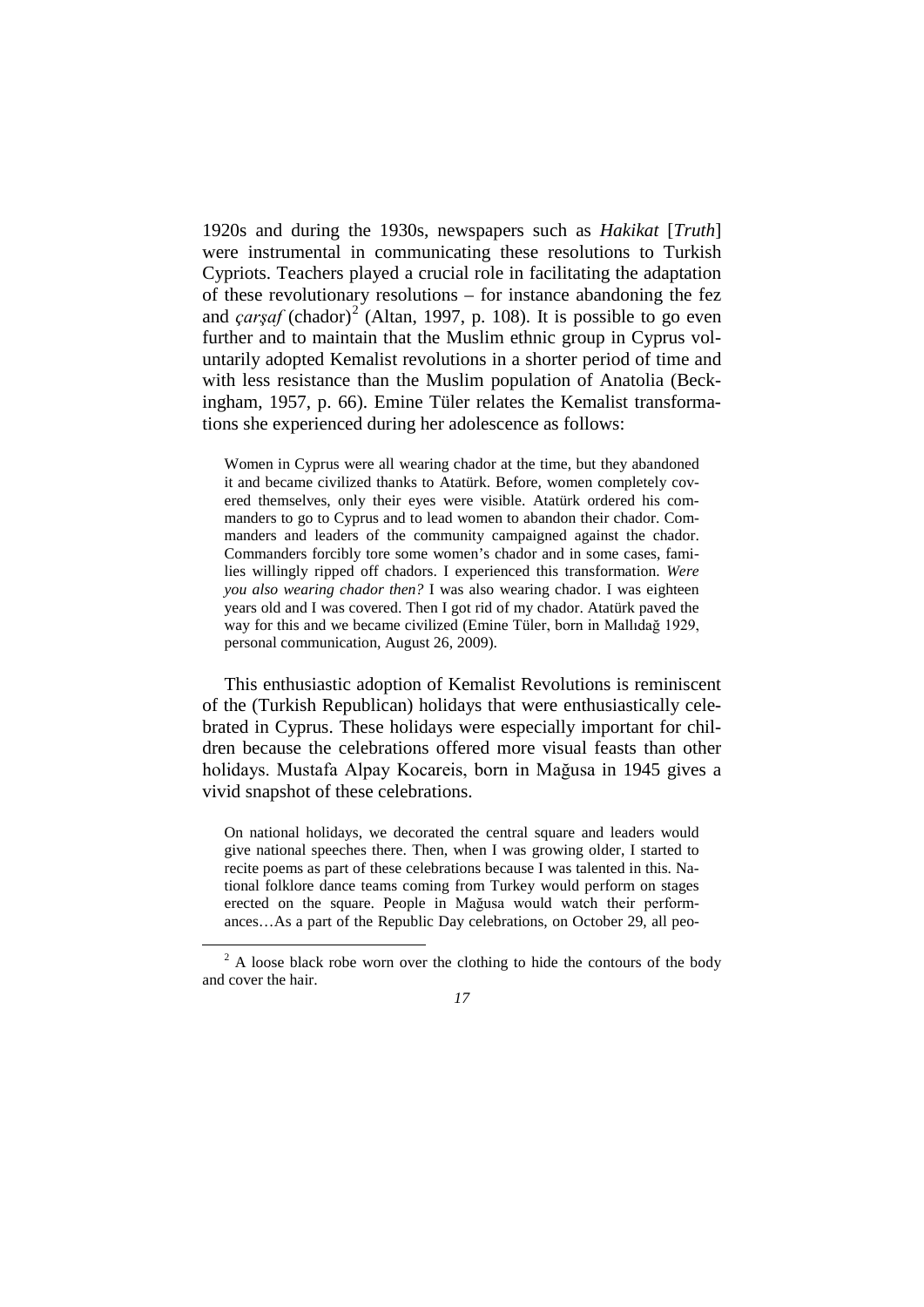ple in Mağusa would walk in the city during the night with torches in hand. I have a very vivid memory. I guess I was at grade four in the primary school. Flying a Turkish flag and hanging Atatürk's portraits were forbidden. School administration would punish us because we were insisting on flying our flag and hanging Atatürk's portraits. They would beat all of us up.

Although these were considered national holidays, it is important to remember that this was still the British period and some of these celebrations were unofficial. Although the English administration allowed the existence of separate community schools, it controlled schools in official matters and paid close attention to any celebrations that would rally people in mobs, mutinies or other show of power. Again Mustafa Alpay Kocareis narrates an official ceremony at school:

From the British Era, I remember one specific day. I was in primary school. That day was the coronation of the British Queen. The British school administration had brought these small tubs full of crushed ice. They distributed to each pupil a glass with the Queen's image on it and a bottle of Coca Cola. It was the first time I saw bottled Coke. *Did they put Cokes in those tubs?* Yes, they cooled the bottles inside and then they distributed them. Back then, the district governor's office building was situated near where today are the ruins of courthouse. The British held large ceremonies there, but the children were not taken to these ceremonies. They made older students sing "God Save the Queen" anthem. Another memory from around the same time was about the Korean War. I think I was in grade five. I heard from the radio that Turkey had sent soldiers to Korea. At the same time, some friends of mine were saying that they were going to chorus. I was confused, how on earth would they go to Korea and come back here in an hour. It took me some time to distinguish Korea from chorus.

The Second World War -- or the German War, as it was known locally – also left persistent memories. During the war, Cyprus was still a colony of the British Empire and thus, Cypriot men were conscripted to the British Army. Although at the beginning of the war the number of these soldiers was limited to five hundred, the number increased as the war was prolonged. Eventually, a separate Cyprus Regiment was established (Demiryürek, 2005). Although most of the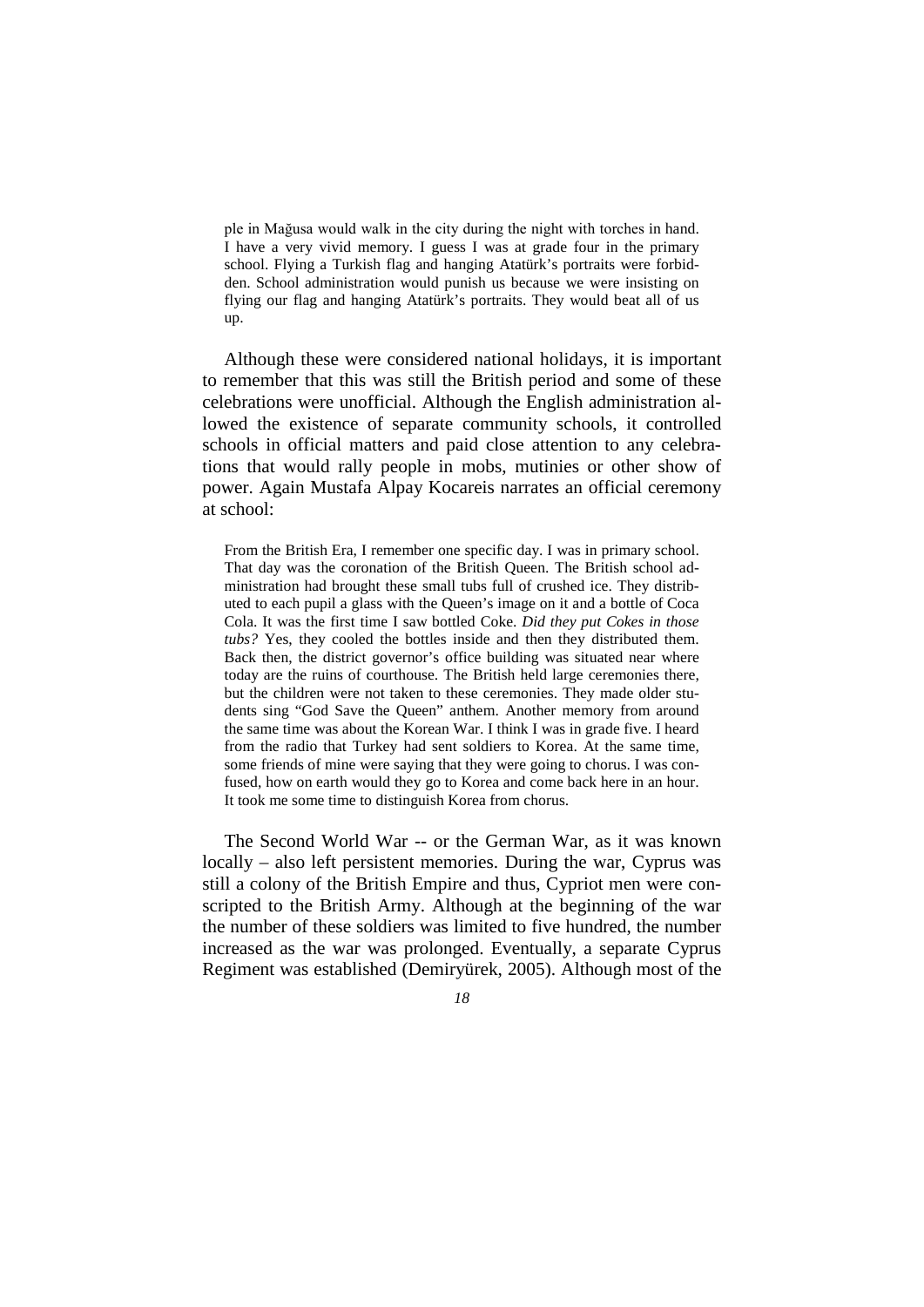informants did not remember any specific phenomenon of the war era, some had vivid memories of the sounds of bombardment planes.

I was continuing to the dervish lodge and I was around fourteen years old. The German War broke out. During the war, German planes would bomb vicinity of the airport, and the Larnaca port. Thirty or forty planes would arrive with a thunderous noise and they would endlessly bomb. My older sister was very afraid by these bombings. We would lie down on the fields or around the house whenever we heard them coming. My sister got really scared and asked my father to run away. As a result, we escaped to our village. Many people, people living in cities like Larnaca and small towns, had dispersed to villages to be safe. One day, I remember, a plane crashed near the salt lake in Larnaca. We went there to see the plane. We walked across the salt lake and salt had bruised our feet (Hanife Esendağ, born in Alaniçi 1928, personal communication, July 01, 2009).

Obviously, the childhood of our informants coincide with hard times in Cyprus' political history. The 1950s witnessed intensifying conflicts between communists and right wing nationalist/extremist. The anti-colonialist and Enosis movements emerged around this time. Public acts of intimidation and political "executions" occurred in these years. The conflict positions were multifaceted. Right-wing Greek Cypriot militants adopted an anti-British position and denounced those collaborating with the British administration as traitors. Turkish Cypriots directed similar denunciations and accusations of betrayal at Greek Cypriots, as the Turkish Cypriots were defending the partition of Cyprus against the possibility of a union with Greece. The post-1950 conflicts were dominated by three main struggles: the anti-colonial struggle against the British rule; the interethnic conflicts between Greek and Turkish Cypriots, and the intraethnic competition and conflicts among Greek and Turkish Cypriots. In interviews, many Turkish Cypriots make statements similar to Harry Anastasiou's: "The so-called Green Line, which ethnically divides the capital city of Nicosia, is not so much in itself an obstacle to communication as it is a symbol of a communication problem that goes far deeper than the physical barriers of sandbags and barbed wire"(Anastasiou, 2002, p. 501). Anastasiou relates a memory from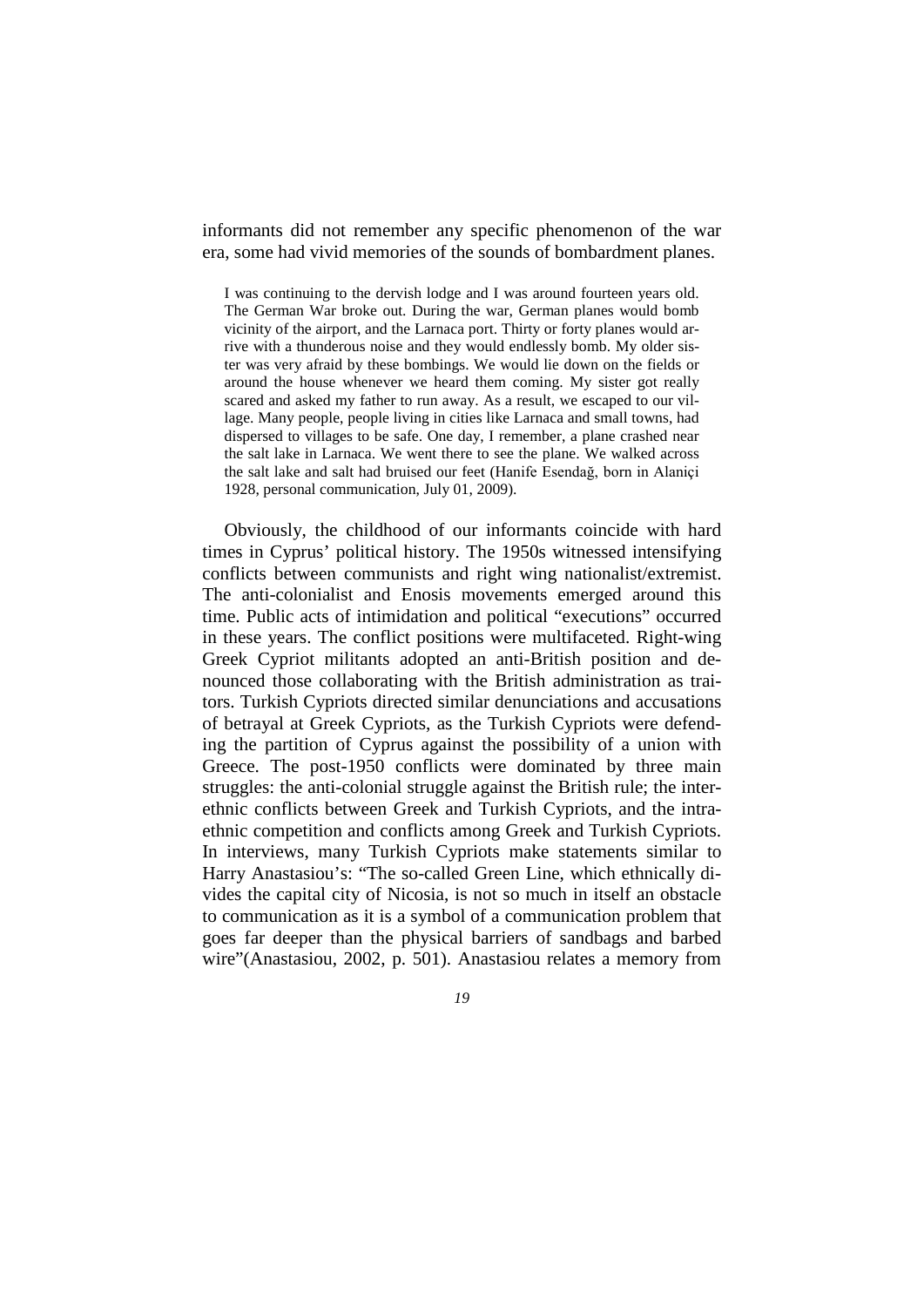his childhood in the opening part of his book. His parents were running a movie theatre. Anastasiou remembers one traumatic evening at the theatre. He relates that their neighbour Zanetos and his family sat two rows ahead of him and suddenly, a group of men move in and Zanetos was shot dead.

What had occurred was a political assassination, one no different from the many taking place in Cyprus during the 1950s. I was just five years old when I witnessed this dreadful event. I was stunned – uncomprehending of what had just taken place in front of my eyes. My mother, fear-ridden over my safety, ran breathlessly to the scene, grabbed me by the hand, and forcibly dragged me out of the cinema through one of the exit doors that had been flung open.. People shouted that someone should rush him to the hospital, but no dared do so. It was common knowledge that anyone assisting the dying man would put his own life in jeopardy. The man just bled to death. (Anastasiou, 2002, p. 501).

A short while later, British forces arrived and arrested, among others, Harry's father and grandfather were taken into custody and questioned whether they were involved in the assassination or not. Anastasiou relates that: "This was my first encounter with the complex historical and political realities that evolved into the now proverbial Cyprus problem" (Anastasiou, 2008, p. 1-2). Without doubt, such an experience is a heavy burden for a child to carry and it is hard to understand. It is only after growing up that a person manages to situate this experience into its proper, generally political context by connecting it with other learned narratives.

Another memory that comes up frequently belongs to the transition period when communities went from co-habitation and playing together to threatening and killing each other. Here again the political context appropriated during the course of growing up seems to play an important role. Without remembering the details most of the narratives explain that they were on friendly terms before and suddenly they started to fear each the other:

Around 1958, we were children. People in the village told us to leave our house and escape. I remember going to our neighbour's house and hiding in the attic. We would sit on the rooftops and men kept guard. *Why did you*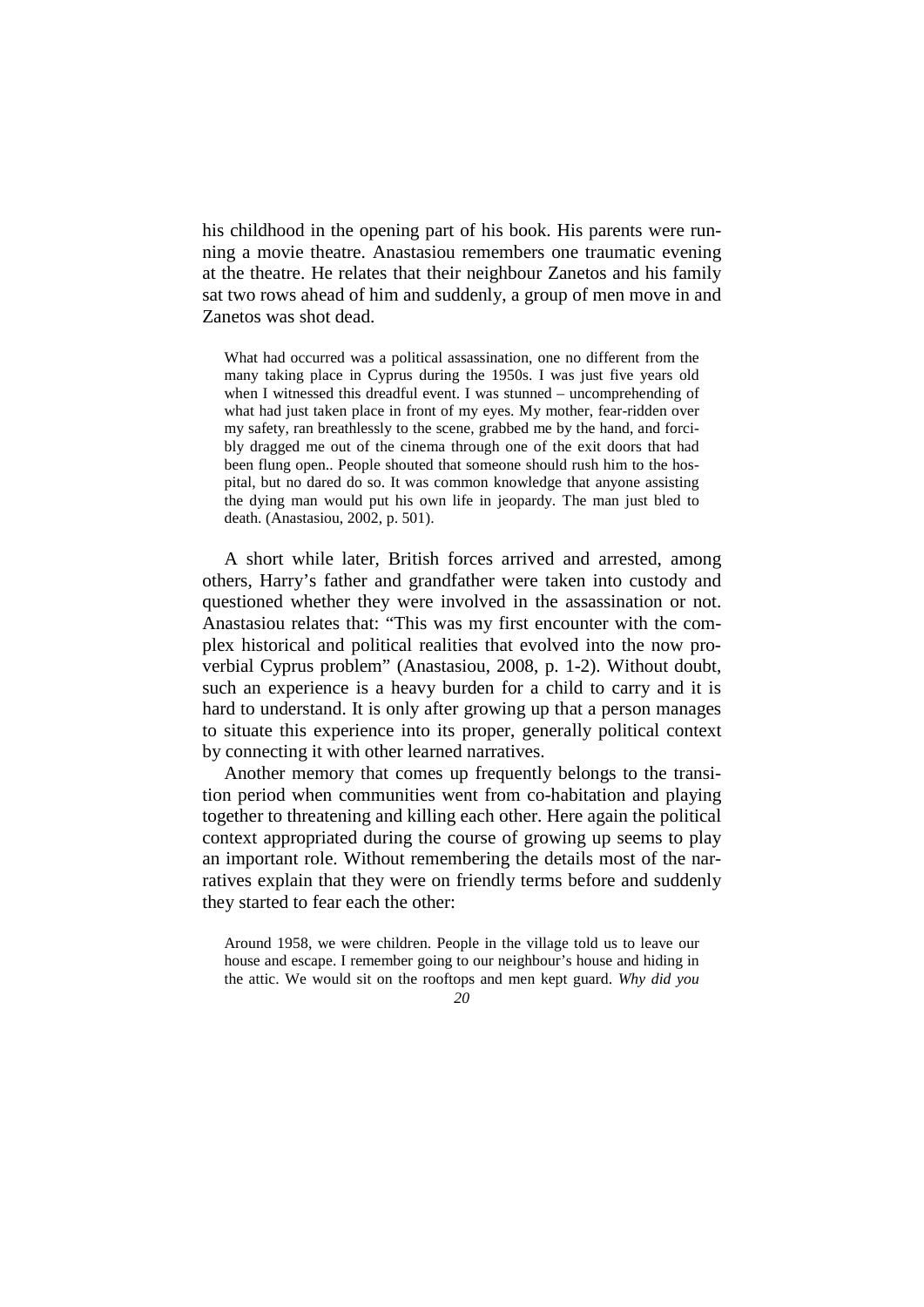*run away?* Because they announced Greeks were about to attack our village. My mother gathered us and took us away. *Who would tell you to escape?* Elders of the village. *What else would you do?* In fact, before these events we were not afraid of Greeks. When we saw a Greek in the field we would say hello to each other...We were not afraid of them before. However, then we started to get scared. There was a church in our village. Greek Cypriots would come there on April 23<sup>rd</sup> and they would hold a fair there. Greek girls were also there and we befriended them. They used to sell desserts and we used to buy these. During the summers, many Greek Cypriots came to the church and socialised with us (Emine Harutoğlu Mallıdağı, born in Gönendere, 1944, personal communication, June 26, 2009).

Some older children had realized that what was going around was a struggle between Turkish and Greek Cypriots.

I was not quite fourteen years old. On a Friday, the bus to our village passed by our store. Our store was situated on the road to Monarga strait. In other words, it was on the road to the port. The driver came back at 2:30 pm after completing his tour and honked the horn. I went out to check it out. Uncle Yusuf told me: "Muzaffer, we will depart for the village earlier than usual today. Tell your master that you will quit work early and you will come back with us." We did not have any idea about what was going on. They told me that war broke out. *When was it?* It was in December 1963, but I cannot remember the exact day. While on the road I learned that Greeks had killed a Turkish guy, Gara Bullük, the son of a coffeehouse owner. An air of panic and chaos dominated the passengers which included my elder relatives, too. I asked my uncle what was happening. He said that I would not go to work anymore. We were trying to reach our village safely. I do not remember which day of December, but I do remember the outbreak of the war (Muzaffer Artan, born in Topçuköy, 1949, personal communication, July 30, 2009).

It was during the 1950s, when national consciousness and national resistance movements emerged among Turkish Cypriots in an organized system. Although the earlier Greek Cypriot rebellions and the organisation of EOKA in 1955 were directed against British rule, in time they evolved into ENOSIS and evolved to anti-Turkish Cypriot policy. The response of the Turkish Cypriots came with secret organisations and gatherings to augment their sense of nationhood. These efforts laid the foundation for the Turkish Resistance Organi-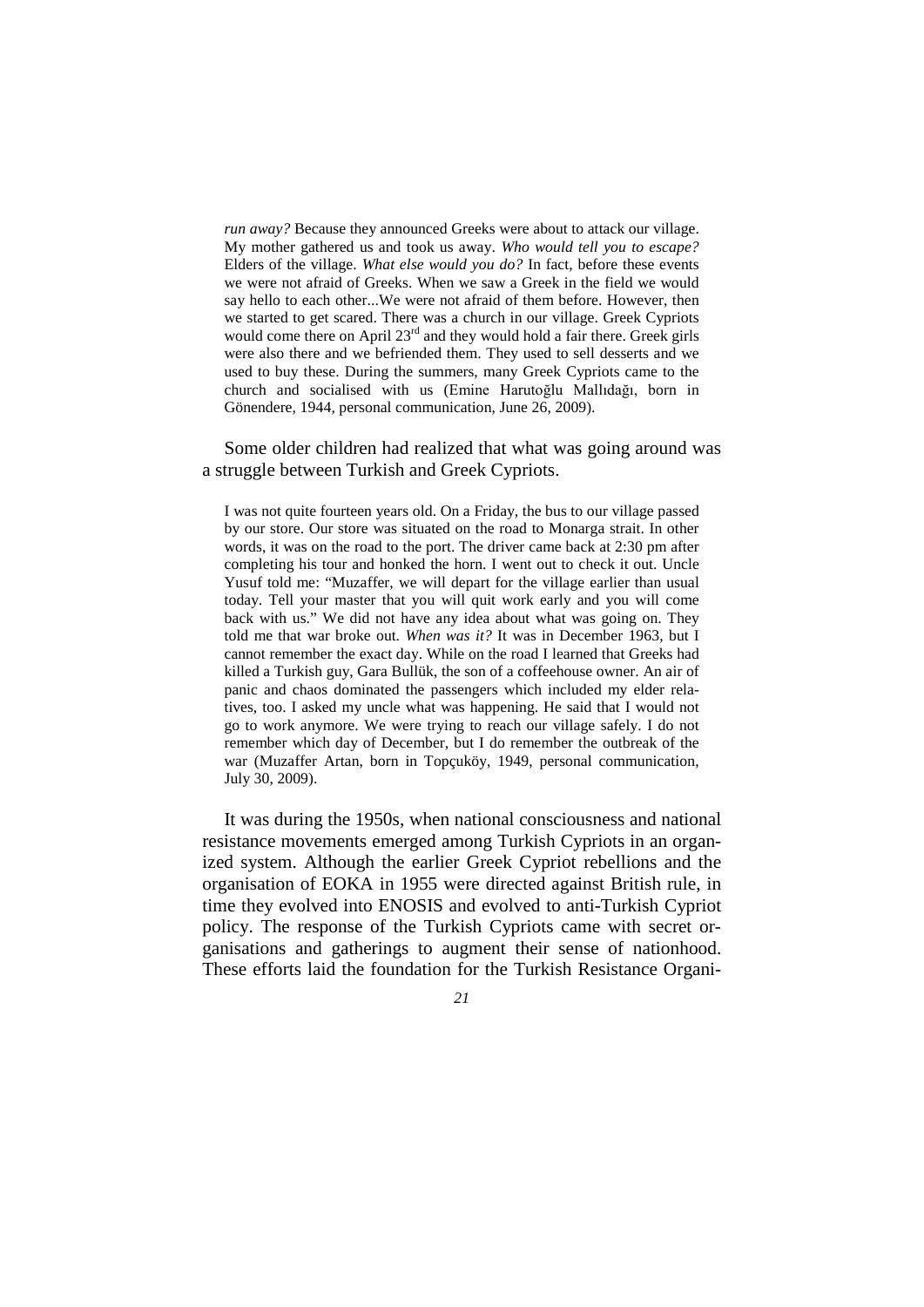sation (Türk Mukavemet Teşkilatı, TMT) (Gazioğlu, 2000). A great number of young men enthusiastically joined these secret organisations and later events show that this went in conjunction with an armament movement on the Island. These organisations engaged in intimidating the counter population -- e.g., 9 September and the Black Mob (Gazioğlu, 2000, p. 3). However, the transition to a more organised resistance came with the establishment of the TMT on 27 November 1957, and gained a great popular support from the general public. Turkish media on the Island were openly propagating now nationalism and were widely read in coffeehouses. The national rights movement led by Dr. Küçük (Volkan) expressed itself through a number of articles in the *Halkın Sesi* and *Nacak* newspapers.

As animosity grew between Greek and Turkish Cypriots, Britain and the United Nations opened negotiations about the future of Cyprus. Meanwhile, on 27 October 1957 Rauf Raif Denktaş was elected as the Chairman of the Federation of Association of Turkish Cyprus. *Halkın Sesi* interpreted this election as the union of the Federation and the political party Cyprus is Turkish (Kıbrıs Türktür Partisi). According to the newspaper, this provided collaboration opportunities for several Turkish nationalist organisations to work towards their shared cause (Coşar, 1957). As a corollary to these events, in 1959 attempts were made to mobilise the peasant and youth branches of the Federation and the Turkish National Student Federation under the leadership of the TMT.

Among our male informants, membership in the above-mentioned organisations and events experienced within these organisations were the first thing that came to their mind when they were asked about socio-political events of the time. The following is the narrative of an informant born in 1947:

I was conscripted to the TMT when I was ten years old. When I went back home after the initiation I was regretful. I was threatened. I could not tell my mother or my father that I was a member of this organization. It was impossible to tell it to others. The next night I went to the commander's house again. There I told him that I was regretful. He reacted badly and said that there was no way out. He continued, "You chose this road and there is no turning back." I cried out loud. Then he gave me a mission. I took our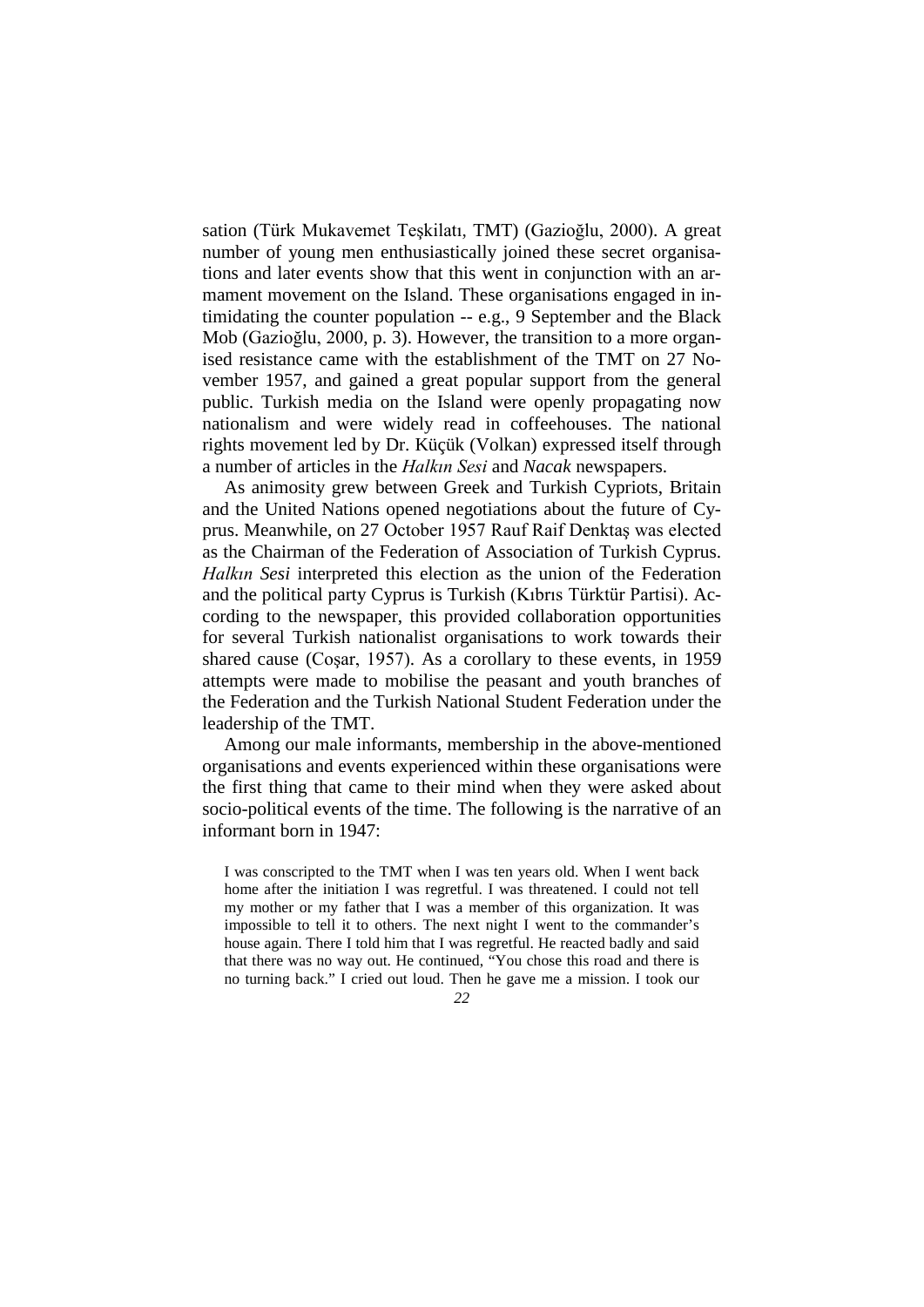shepherd's horse to go to a village called Akdoğan. I was given a letter and a small map. I went to that village that I did not know before. There I told the code to the peasant waiting for me and he took me to his home. I gave him the letter. He offered me food. When it was time for me to leave I could not find the horse outside. I had to call it again and again. Then we found the horse. On my way back home, the horse and I fell into a swamp. The owner of the horse was one of the first members of the TMT. In the morning he went to complain to the commander because the horse sweated heavily during the night. The commander appeased him and sent him away. When I got back to my village I went to the coffeehouse. Back then I was going to the coffeehouse although I was ten years old. There I sat with my classmate who happens to be the shepherd from whom I stole the horse. He said that he knows what I was up to earlier that night. I was anxious about my secret activities and denied all. He said to me that next time if the horse sweats, you need to take it to a barn and wipe the sweat. I was still denying that I took the horse because I was afraid of him. Then I admitted that I took the horse. He said me to be careful next time and to take good care of the horse. He said that he was aware of secret activities around and that he knew that the horse was needed. This way I appeased him.

A sense of fear and hostility accompany childhood memories of these political conflicts and chaos. However, although their narratives return to the present-day and they situate these events into their proper contexts, the resilience of childhood manages to find its way into these narratives. Although, on the final note, we see the concern to call the "old enemy" as an infidel, showing how later acquired education surrounds the childhood memories.

I remember that Greek-Turkish animosity was present in 1958. On the way to school we were anxious because the Greek village was in the same direction. We were anxious whether the Greeks would waylay us on the way to school. We liked out friends. However, we could not sleep well at night because there were frequent disturbances. Back then there were not any vehicles in the village other than a tractor. Everybody would run around asking what was going on. For example, when someone would say "the Greek poisoned the water of the village" everybody would run there. As far as I know the struggle between Greek and Turkish Cypriots is present until now. Back in the old days, when we were going though these anxieties we did not have television. We would gather on the harvest field and play various games. We would also keep guard to alert our parents and the village so that the gavour [infidel/foreigner] could not kill us. I said gavour, will it be a prob-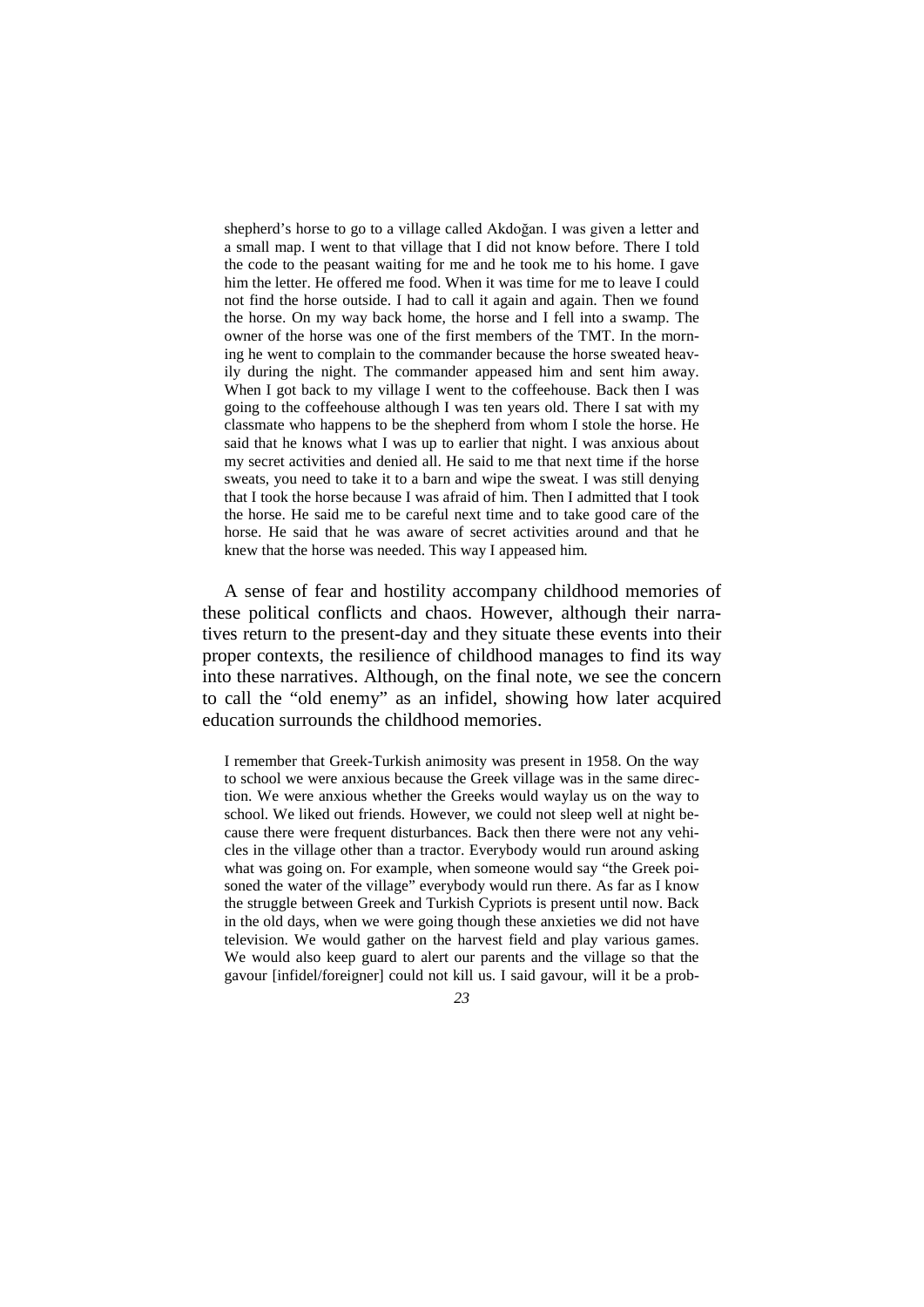lem? (Muzaffer Artan, 1949 born in Topçuköy, personal communication, July 30, 2009).

### **5. Conclusive Remarks**

Memory and history are inextricably entangled and an individual's memories shape and are shaped by social memories. As Bhabba puts it, in the process of recollecting memories, the dis-membered elements are re-membered to form up a seemingly coherent whole. During this process individual's memories are likely to be altered by socially learned memories. Thus, trying to recapture the childhood memories of the Cypriots we have also captured the abovementioned re-membering process to a considerable extent.

This project has revealed interrelated issues regarding memory, narratives of borders and barriers and politics. Oral history studies give us clues to two important aspects of borders/barriers. They reveal the emergence or perhaps the shift of perceptions of alterity with the development of political changes, whether these are ideological or geographical real politics. Interviews disclose the difficulty and complexity of memory and the perceptions of borders for children and their grown up narratives. The borders or perhaps the barriers are not just geographical but also mental, and the latter are much more concrete. In a disintegrating society – or the formation of nationhood as it is generically called – a major memory of a child is fear that creates the borders of the other both in terms of form and concept. This feeling put into light with nationalistic narratives acquired at school and social environment form the body of a nation in a divided society like Cyprus.

Gumpert and Drucker (1998, p. 237)remind us that "Observers of the Cyprus phenomenon have noted that while the separation of people by natural barriers, such as rivers, seas, and mountains, is understandable, the separation that occurs along artificial lines of hostility is horrifying. For here, one is stunned by the fact that "borders are not just geographic barriers, but that they are the enemy of talk, of interaction, of the flow of ideas, in short, they are the opponents of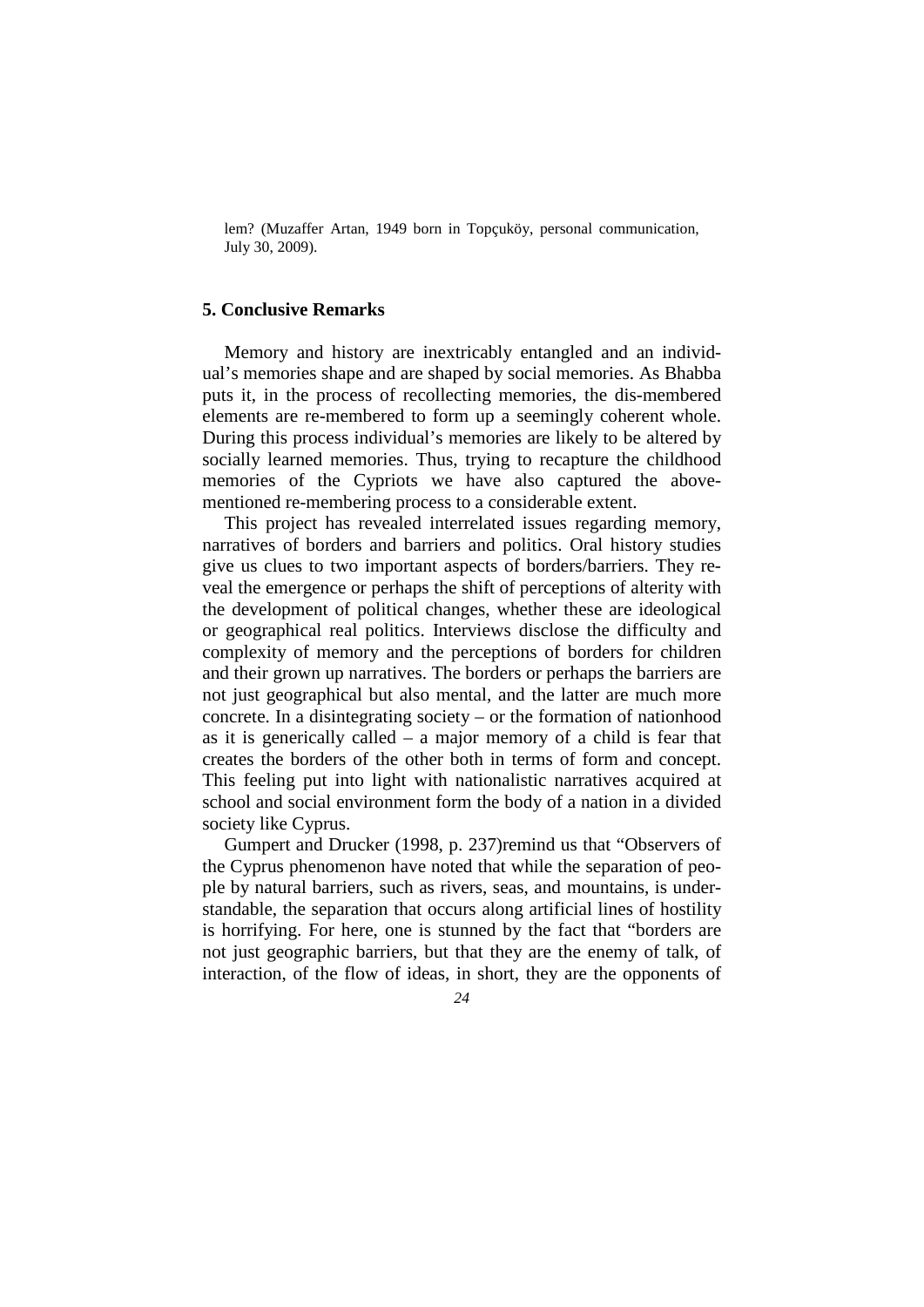communication." Although personally the informants claim that they have no problem with their neighbours, social memory and national sentiment shapes their childhood memories into hostile narratives. Certainly, it is an impossible task to separate social and personal memories, and even though some of the more educated informants were certainly aware of theories of identity building, they too seem to adopt conflict and victimisation narratives.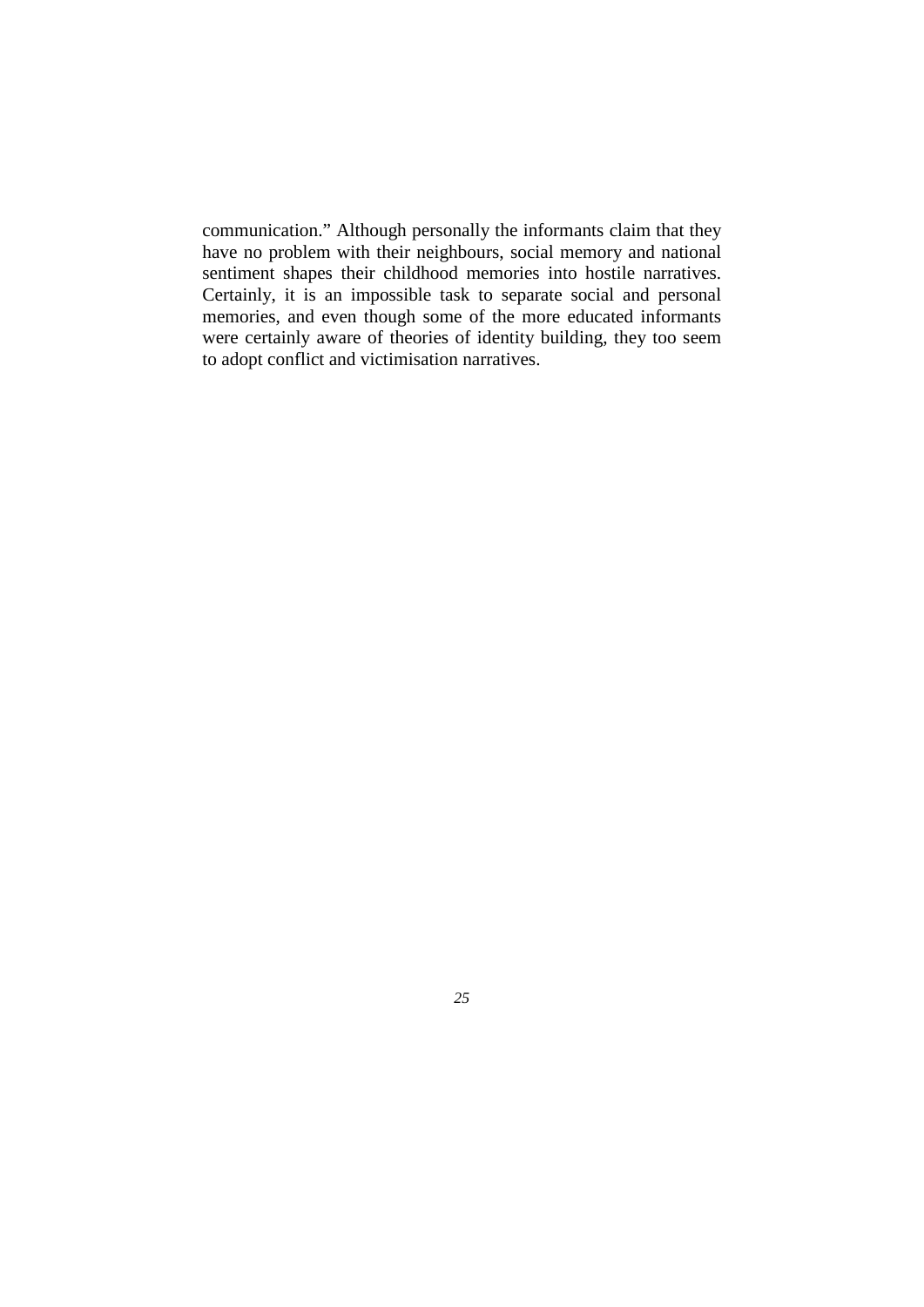#### **References**

- Altan, M. H. (1997). *Atatürk Devrimlerinin Kıbrıs Türk Toplumuna Yansıması.*  Ankara: KKTC Milli Eğitim, Kültür, Gençlik ve Spor Bakanlığı Yayınları.
- Asmussen, J. (2006). Introduction to Disturbances in Cyprus, October 1931. Çaykent, Özlem (ed.). Disturbances in Cyprus October, 1931, Dispatch from the Governor of Cyprusto the Secretary of State for the Colonies*. Journal of Cyprus Studies* 12.
- Anastasiou, H. (2002, Sept). Communication across Conflict Lines: The Case of Ethnically Divided Cyprus. *Journal of Peace Research,* 581-596.
- Anastasiou, H. (2008). *The Broken Olive Branch, Nationalism, Ethnic Confict, and the Quest for Peace in Cyprus.* Vol I. New York: Syracuse University Press.
- Anderson, M. (1996). *Frontiers: Territory and State Formation in the Modern World*. Cambridge: Polity Press.
- Bal, M., Crewe, J. V.& Spitzer, L.. (1999). *Act of Memory: Cultural Recall in the Present*. Hanover, NH: University Press of New England.
- Beckingham, C. F. (1957, 1/2). Islam and Turkish Nationalism in Cyprus. *Die Welt des Islams, New Series,* 5, 66.
- Bhabha, Homi, K*.* (1967).*'*Remembering Fanon.` Frantz, Fanon. *Black Skin White Masks*. London: Pluto Press.
- Bryant, R.. (2002 Sept.). "The Purity of Spirit and the Power of Blood: A Comparative Perspective on Nation, Gender and Kinship in Cyprus." *The Journal of the Royal Anthropological Institute* 8, 509- 530.
- Calotychos, V. (Ed.). (1998) *Cyprus and Its People: Nation, Identity and Experience in an. Unimaginable Community*. Boulder: Westview Press.

Coşar, Ö. S. (1957, Sept 31) *Halkın Sesi*.

- Cunningham, H. (1991). *The Children of the Poor: Representations of Childhood since the Seventeenth Century.* Oxford, Blackwell.
- Cunningham, H. (1995). *Children and Childhood in Western Society Since 1500*. London, New York: Longman.
- Demiryürek, M. (2005). *II. Dünya Savaşı'nda Kıbrıs Alayı ve Lefkeli Mustafa Zeki Şakir'in Anıları*. Lefkoşa: Işık Kitapevi.
- Fedai, H. (2005). *Kıbrıs Türk Kültürü Makaleler-I*. Lefkoşa: Özyay Matbaacılık.
- Fevzioğlu, B. (2004). D. Hafız Cemal'in Yayıncılığı ve Dr. Hafız Cemal'le İ. Y., *İz Bırakmış Kıbrıslı Türkler-2.* Gazimoğusa: Doğu Akdeniz Üniversitesi Basımevi.
- Frisch, M. (1990). *A Shared Authority: Essays on the Craft and Meaning of Oral and Public History*. Albany: State University of New York Press.
- Gary, G., & Drucker, S. J. (1998). Communication Across Lands Divided: The Cyprus Communication Landscape. In Calotychos, V. (Ed.). (1998) *Cyprus and its People: Nation, Identity and Experience in an Unimaginable Community*, *1955–1997.* Boulder, CO: Westview.